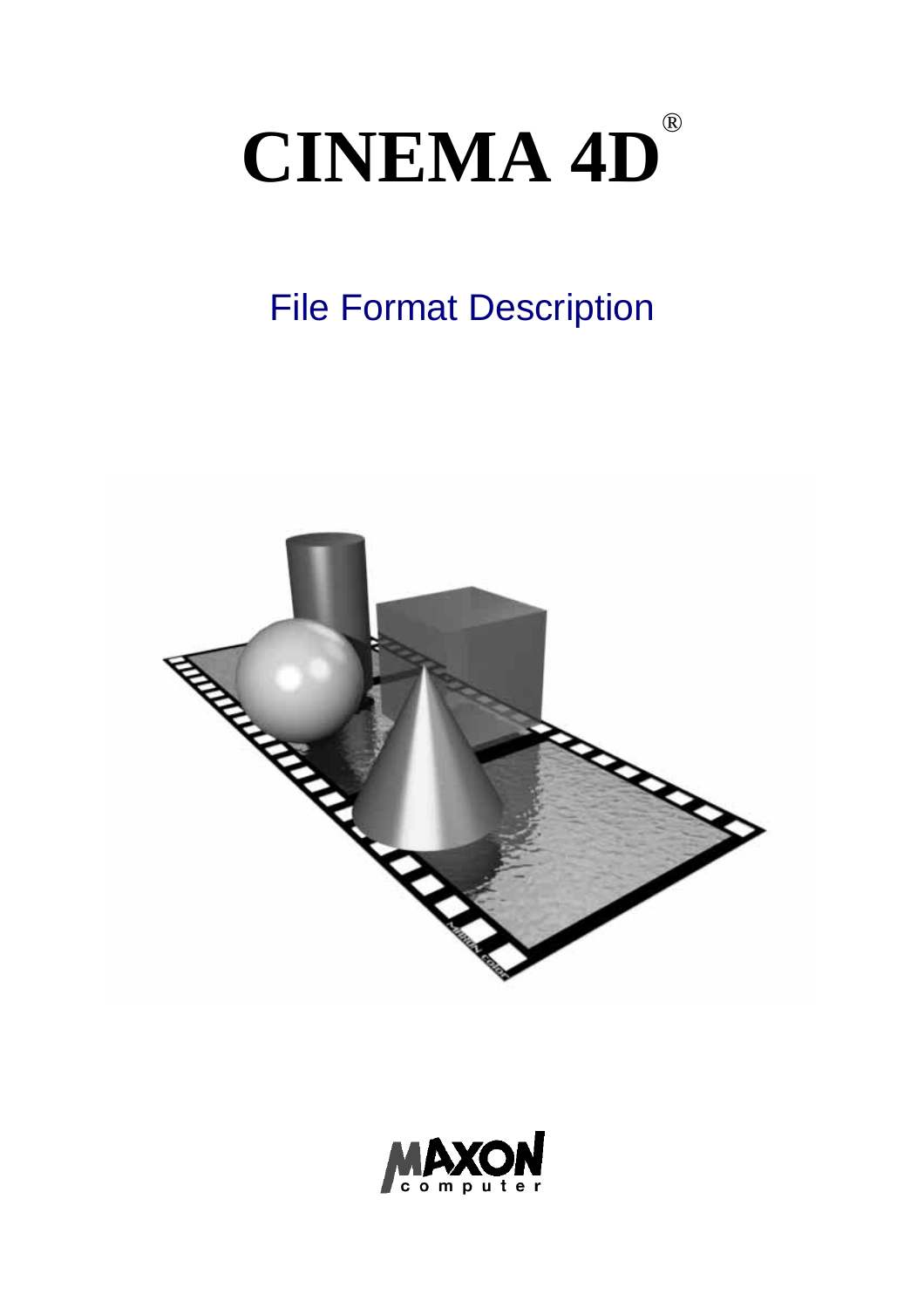| Document type          | $CINEMA$ $4D^@$ — File Format Description |
|------------------------|-------------------------------------------|
|                        | Version 4.x                               |
|                        |                                           |
| Version                | 1.0                                       |
| Date                   | 30.03.1997                                |
|                        |                                           |
| Creator                | Philip Losch                              |
|                        | p_losch@maxon.de                          |
|                        |                                           |
| Contact                | <b>MAXON</b> Computer GmbH                |
|                        | Industriestr. 26                          |
|                        | 65760 Eschborn                            |
|                        | Germany                                   |
| Phone                  | $++49(0)$ 61 96 - 48 18 11                |
| Fax                    | $++ 49(0) 61 96 - 4 11 37$                |
| Website                | www.maxon.de                              |
|                        |                                           |
| <b>Basic knowledge</b> | IFF specification                         |
|                        | IEEE floating point specification         |
|                        | Little & Big endian byte order            |
|                        |                                           |
| Last revised           | 30.03.1997                                |
| Last changes           | No changes currently made                 |

If you find any errors in this documentation, please report us, that we can always provide you and the other developers with the latest stuff!

Copyright © 1989-1997 MAXON Computer GmbH.

All rights reserved. No part of this publication may be reproduced, transcribed, stored in a retrieval system, translated into any language or transmitted in any form without express prior written consent of the copyright holder.

No warranties are made or implied, and no liability or responsibility is assumed.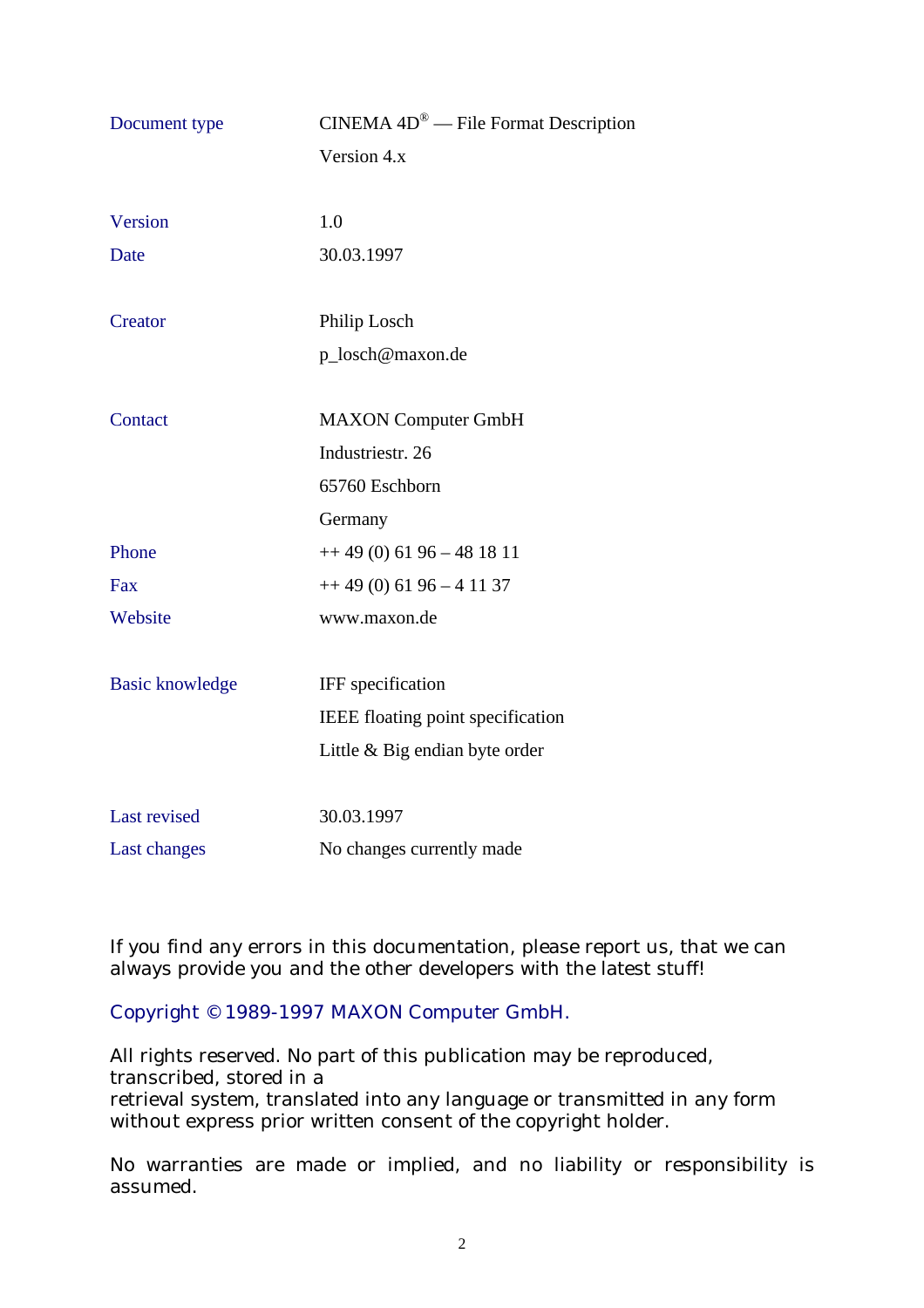# **Table of Contents**

|                                                                                                                                       | $\boldsymbol{4}$ |
|---------------------------------------------------------------------------------------------------------------------------------------|------------------|
| 2 Conventions 5 5                                                                                                                     |                  |
| $\overline{\phantom{a}}$ 6<br>3 Data types                                                                                            |                  |
|                                                                                                                                       |                  |
|                                                                                                                                       |                  |
|                                                                                                                                       |                  |
|                                                                                                                                       |                  |
|                                                                                                                                       |                  |
|                                                                                                                                       |                  |
|                                                                                                                                       |                  |
|                                                                                                                                       |                  |
|                                                                                                                                       |                  |
|                                                                                                                                       |                  |
|                                                                                                                                       |                  |
|                                                                                                                                       |                  |
|                                                                                                                                       |                  |
|                                                                                                                                       |                  |
|                                                                                                                                       |                  |
|                                                                                                                                       |                  |
|                                                                                                                                       |                  |
|                                                                                                                                       |                  |
|                                                                                                                                       |                  |
|                                                                                                                                       |                  |
|                                                                                                                                       | 14               |
|                                                                                                                                       |                  |
|                                                                                                                                       | 15               |
|                                                                                                                                       |                  |
|                                                                                                                                       |                  |
|                                                                                                                                       |                  |
|                                                                                                                                       |                  |
|                                                                                                                                       |                  |
|                                                                                                                                       |                  |
|                                                                                                                                       |                  |
|                                                                                                                                       | 18               |
|                                                                                                                                       | 19               |
|                                                                                                                                       | 21               |
|                                                                                                                                       | 21               |
|                                                                                                                                       | 21               |
|                                                                                                                                       | 21               |
|                                                                                                                                       | 21               |
|                                                                                                                                       | 22               |
|                                                                                                                                       | 22               |
|                                                                                                                                       | 22<br>23         |
|                                                                                                                                       | 24               |
|                                                                                                                                       |                  |
|                                                                                                                                       | 25               |
| 5 Sample code<br><u> 2000 - Jan James James James James James James James James James James James James James James James James J</u> | 26               |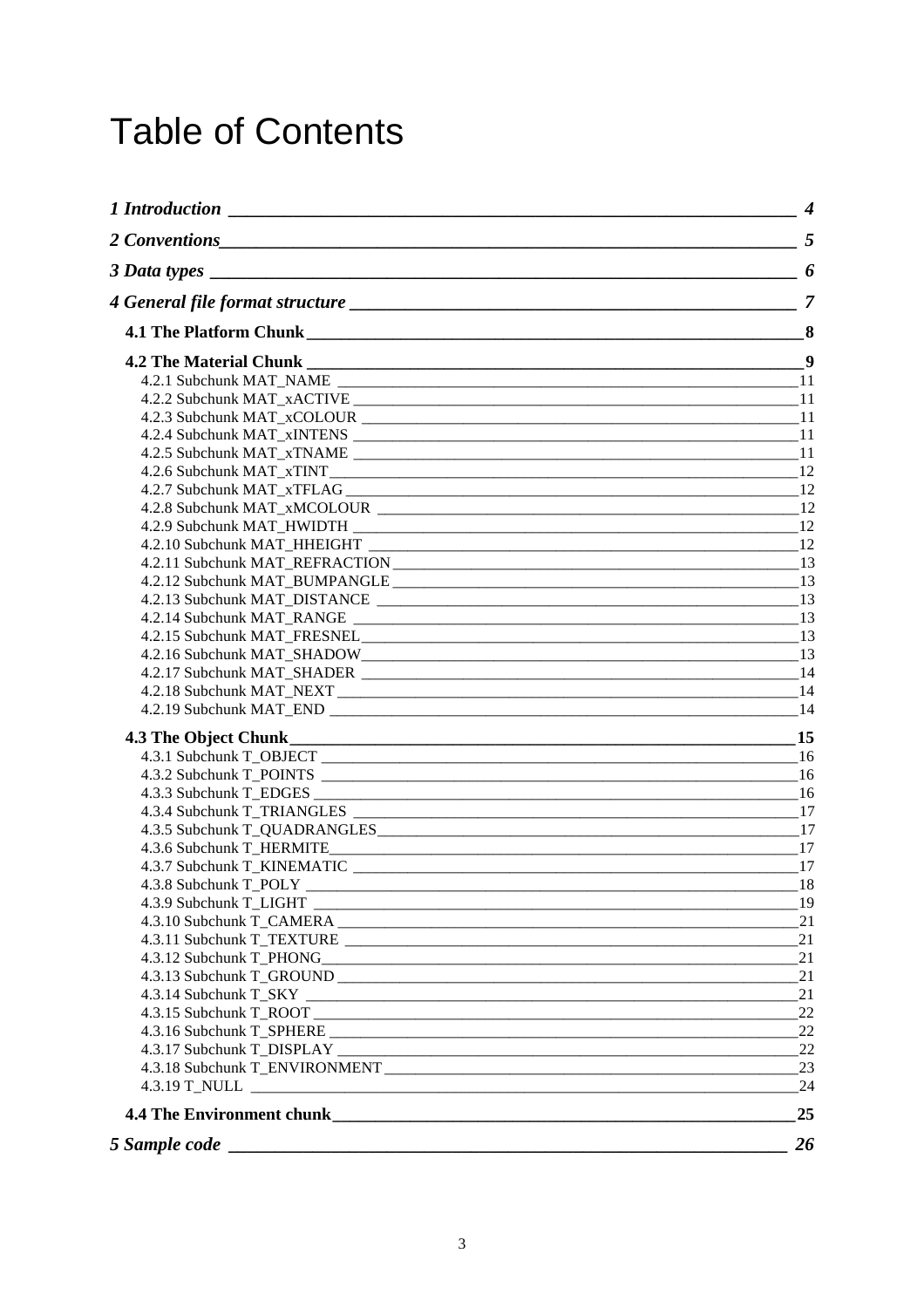# **1 Introduction**

This document shows you how you can read and write CINEMA 4D files.

CINEMA 4D doesn't use separate files for material, object and scene information. Instead CINEMA 4D uses one file format which can contain all these elements. This is the user friendly CINEMA 4D concept to offer one integrated solution - that means one editor where animation, modeling, texturing and rendering can be done at the same time.

Most things will in brief be discussed in detail. But you should know that this can be no substitute for reading the manual and working with CINEMA 4D.

CINEMA 4D was created to bring power, speed and flexibility to the users. We spend a lot of time on the quality of our product and hope you will do the same. Don't write a conversion tool which hangs up every 2<sup>nd</sup> time. Your application should have all CINEMA typical features:

- Stability
- Extreme speed
- Innovative features
- Style guide compliant and intuitive interface.

We wish you good luck!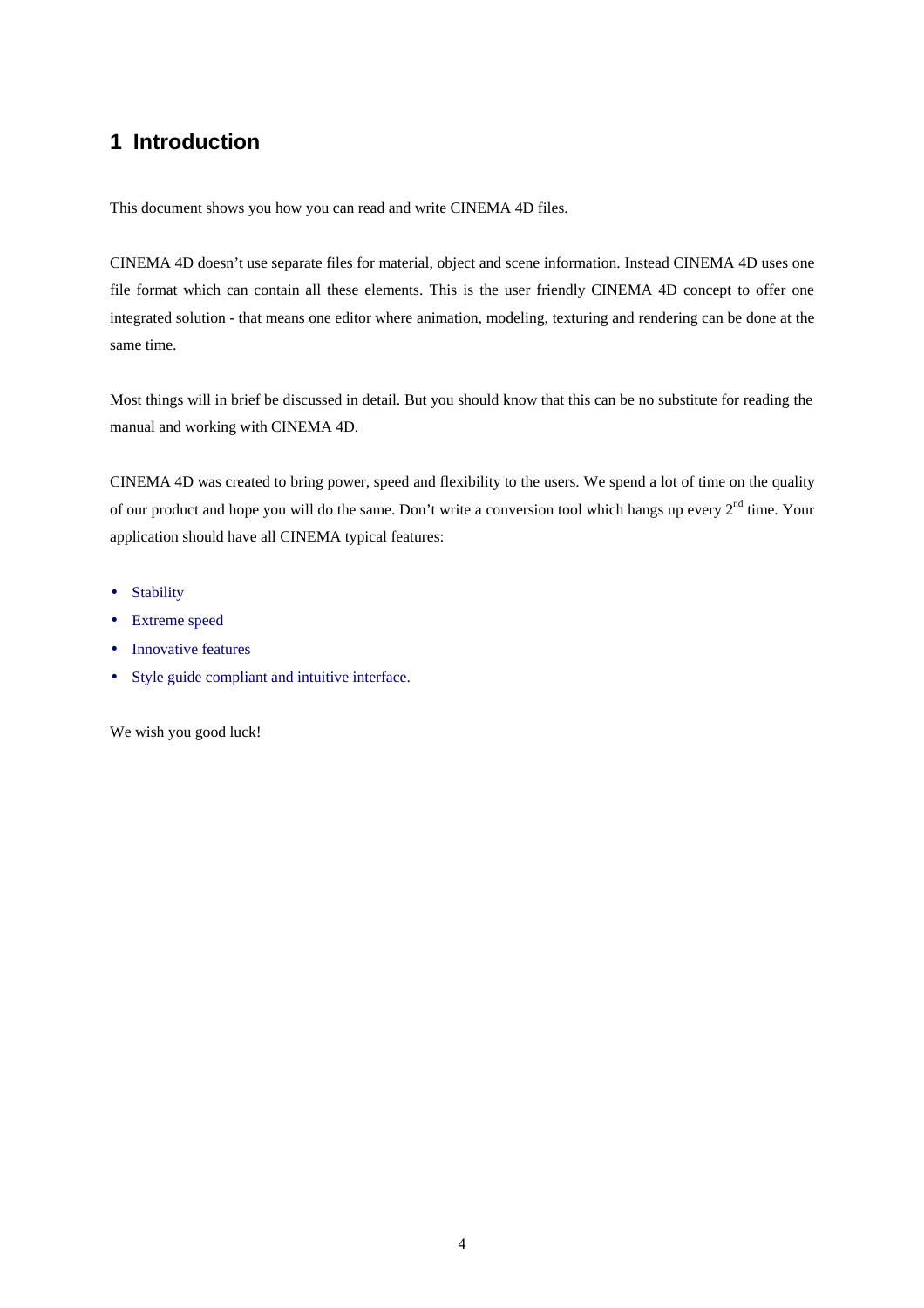# **2 Conventions**

- The coordinate system of CINEMA 4D looks like this: the x axis goes from left to right, the y axis from bottom to top and the z axis from front to back. CINEMA 4D uses a left hand coordinate system.
- As CINEMA 4D is a multiplatform development all data is written platform independent. It is the Motorola byte order in which all data is represented. So, on 68k or PowerPC based systems (e.g. Apple Macintosh) you can directly read from the file, whereas on Intel based systems you have to change the byte order first.
- Floating point data is always stored in single precision IEEE format.
- CINEMA uses for angles the Heading/Pitch/Bank system. Angles are stored in the 'Rad' system, e.g. 90° as pi / 2.
- All geometric data in CINEMA 4D is stored locally. This means that the objects' points are given relative to their axis system. Also an axis system is relative to its parent object system.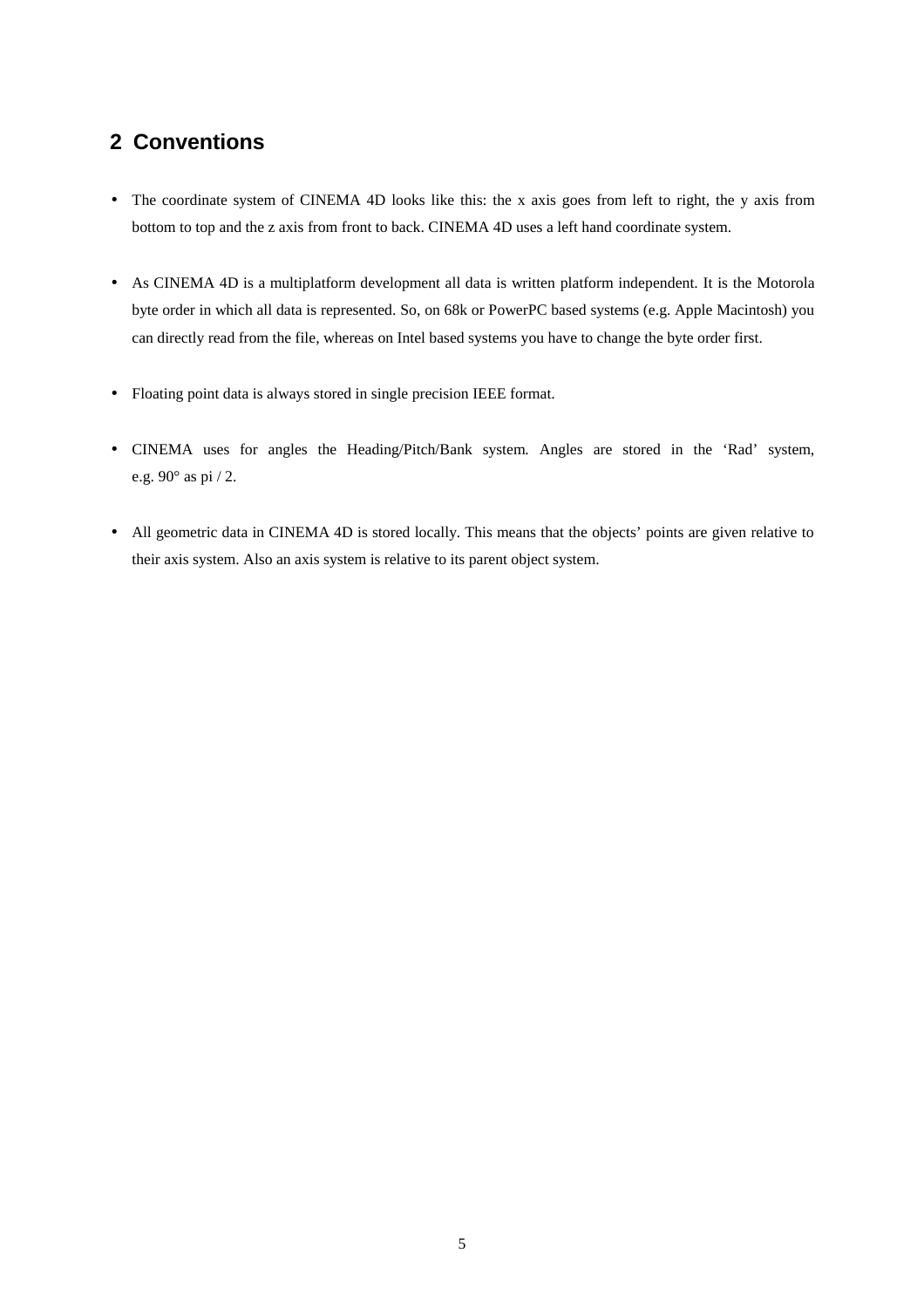#### **3 Data types**

```
#define FALSE 0
#define TRUE 1
#define MAXREAL 10000000.0
#define BOOL unsigned char // BOOL is a 1 byte unsigned character<br>#define CHAR char // CHAR is a 1 byte integer
#define CHAR char // CHAR is a 1 byte integer
#define WORD word // WORD is a 2 byte integer
#define UWORD unsigned word // UWORD is a 2 byte unsigned integer
#define LONG long // LONG is a 4 byte integer
#define LONG unsigned long // ULONG is a 4 byte unsigned integer
matrix Edge and Singlet Long 1, because is a 1 byte dindependent the define Real float
typedef struct Vector
{
 Real x,y,z;
}
```
The data type 'Vector' can be used as vector, point and color.

When being used as a color, the x/y/z components are used for the red, green and blue component. The values vary from 0.0 to 1.0.

Points can be set between -MAXREAL and +MAXREAL. Larger values are valid but should not be set.

Vectors always have to be normalized, that means  $v.x*v.x+v.y*v.y+v.z*v.z = 1.0$ .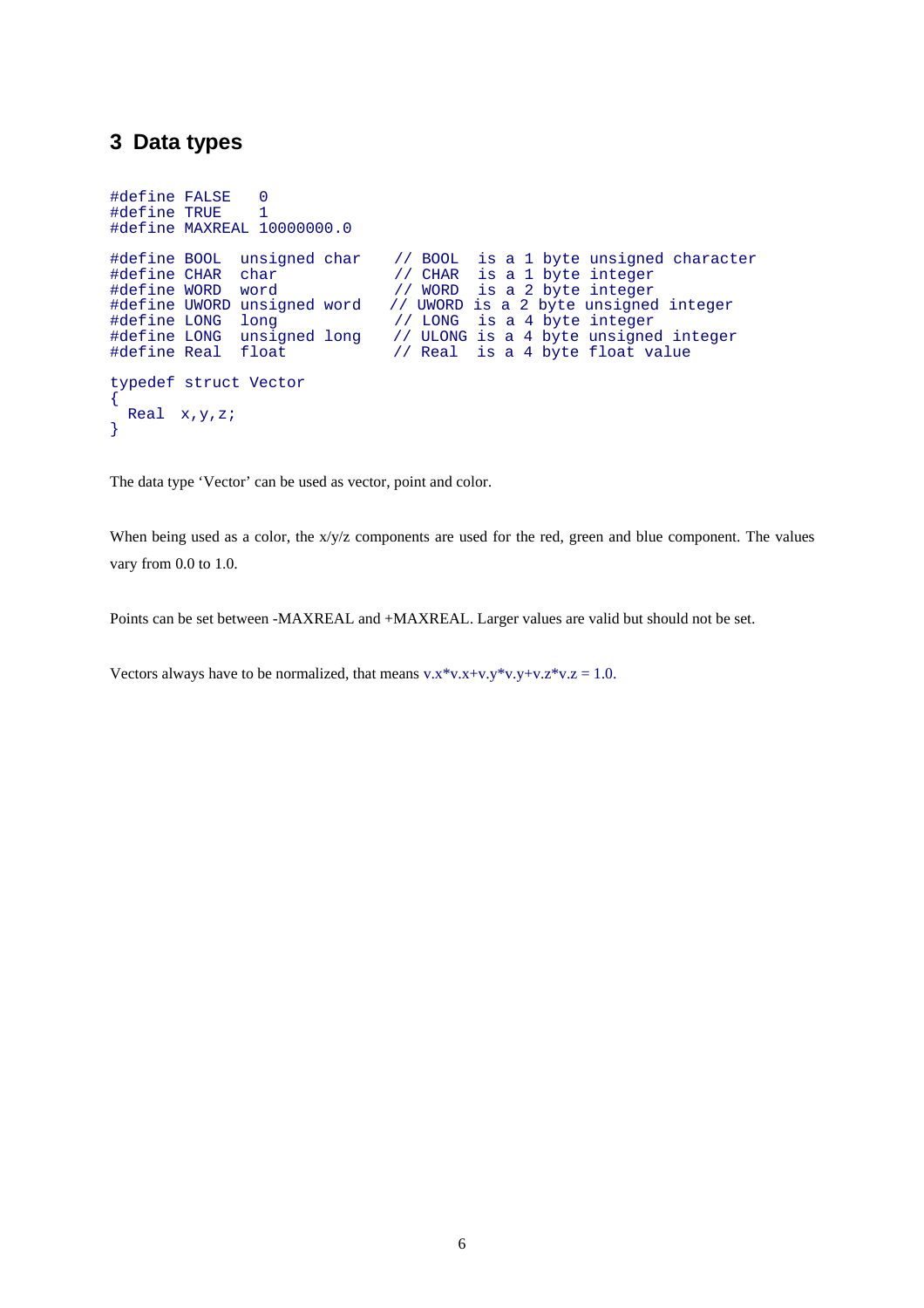## **4 General file format structure**

CINEMA 4D uses IFF, which means "Interchange File Format". IFF is a chunk based format. IFF allows you to read only these structures of a file which your application can handle. So, if you don't know a CINEMA 4D chunk, just skip it!

#### CINEMA 4D Header:

The header consists of 12 bytes as follows:

| Size    | Type    | Description                                  |  |
|---------|---------|----------------------------------------------|--|
| 4 bytes | 4 CHARS | IFF identification                           |  |
|         |         | $'FORM'$ ( = $0x464F524D$                    |  |
| 4 bytes | LONG    | Size of the file (starting at this position) |  |
| 4 bytes | 4 CHARS | CINEMA 4D identification                     |  |
|         |         | $MCAD'$ ( = 0x4D433444                       |  |

Then some IFF chunks follow:

| Size         | Type    | Description                                   |
|--------------|---------|-----------------------------------------------|
| 4 bytes      | 4 CHARS | Chunk identification                          |
| 4 bytes      | LONG    | Size of the chunk (starting at this position) |
| 'size' bytes |         | Chunk data                                    |

Here some chunk IDs:

| Chunk ID                       | Description                                   |  |  |
|--------------------------------|-----------------------------------------------|--|--|
| 'PLTF'<br>$= 0x504C5446$       | Contains information on the creator platform  |  |  |
| 'MAT4'<br>$= 0x4D415434$       | Contains information on materials.            |  |  |
| 'OBJ5'<br>$= 0x4F424A35$       | Contains information on objects.              |  |  |
| $\sqrt{UMG4'}$ ( = 0x554D4734) | Contains information on the editor camera and |  |  |
|                                | the editor view.                              |  |  |

All chunks are optional. If material and object chunks are written, the material chunk must be written first. A platform chunk has to be placed at the beginning of a file.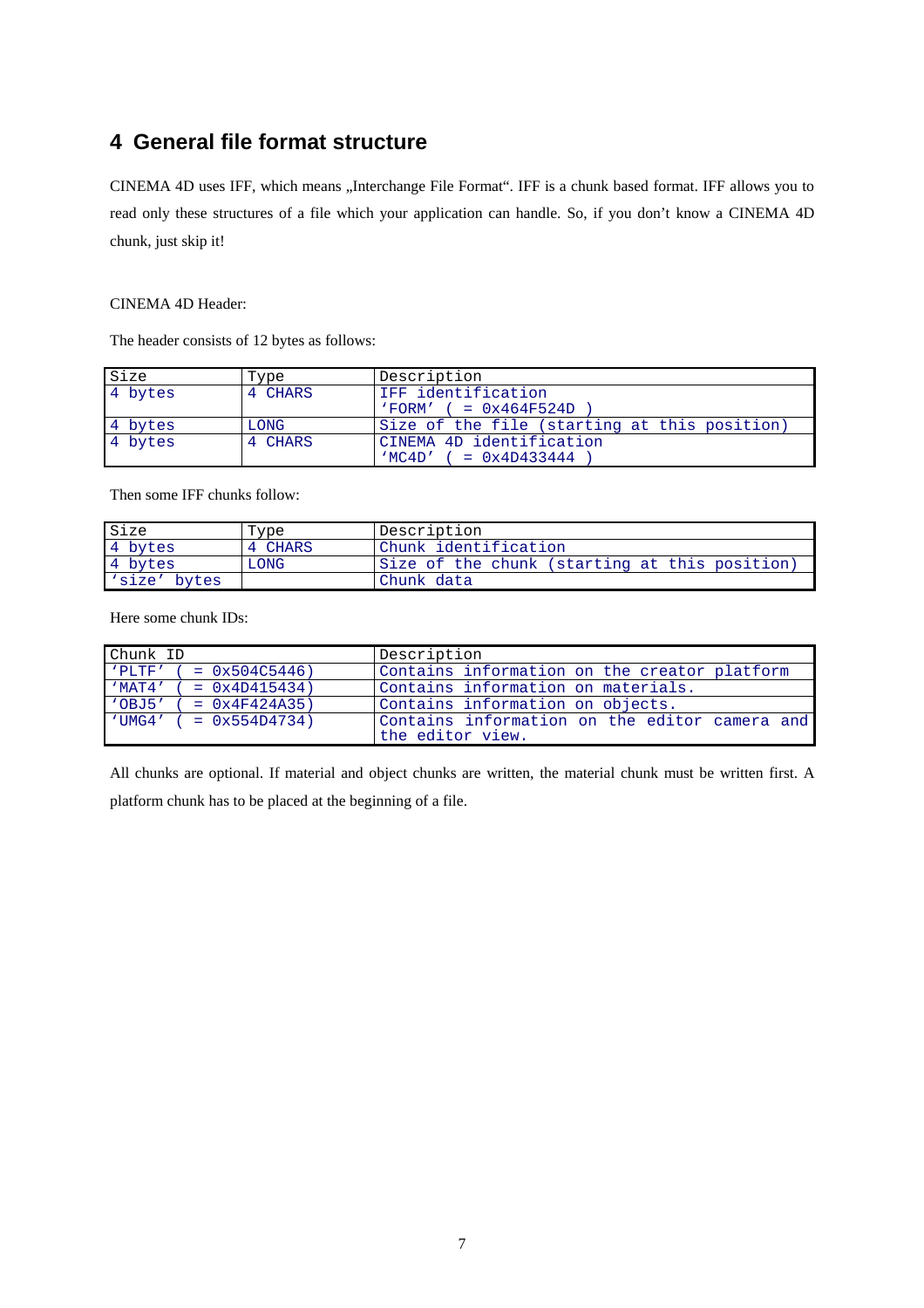#### **4.1 The Platform Chunk**

| Size    | Type    | Description                                          |
|---------|---------|------------------------------------------------------|
| 4 bytes | 4 CHARS | Chunk identification 'PLTF' $( = 0x504C5446)$        |
| 4 bytes | LONG    | Size of the chunk (starting at this position)        |
| 4 bytes | LONG    | Windows<br>$=$ 1<br>Macintosh $= 2$<br>Unix<br>$= 4$ |

If no platform can be found, CINEMA 4D assumes that the file was written on the platform CINEMA 4D runs on.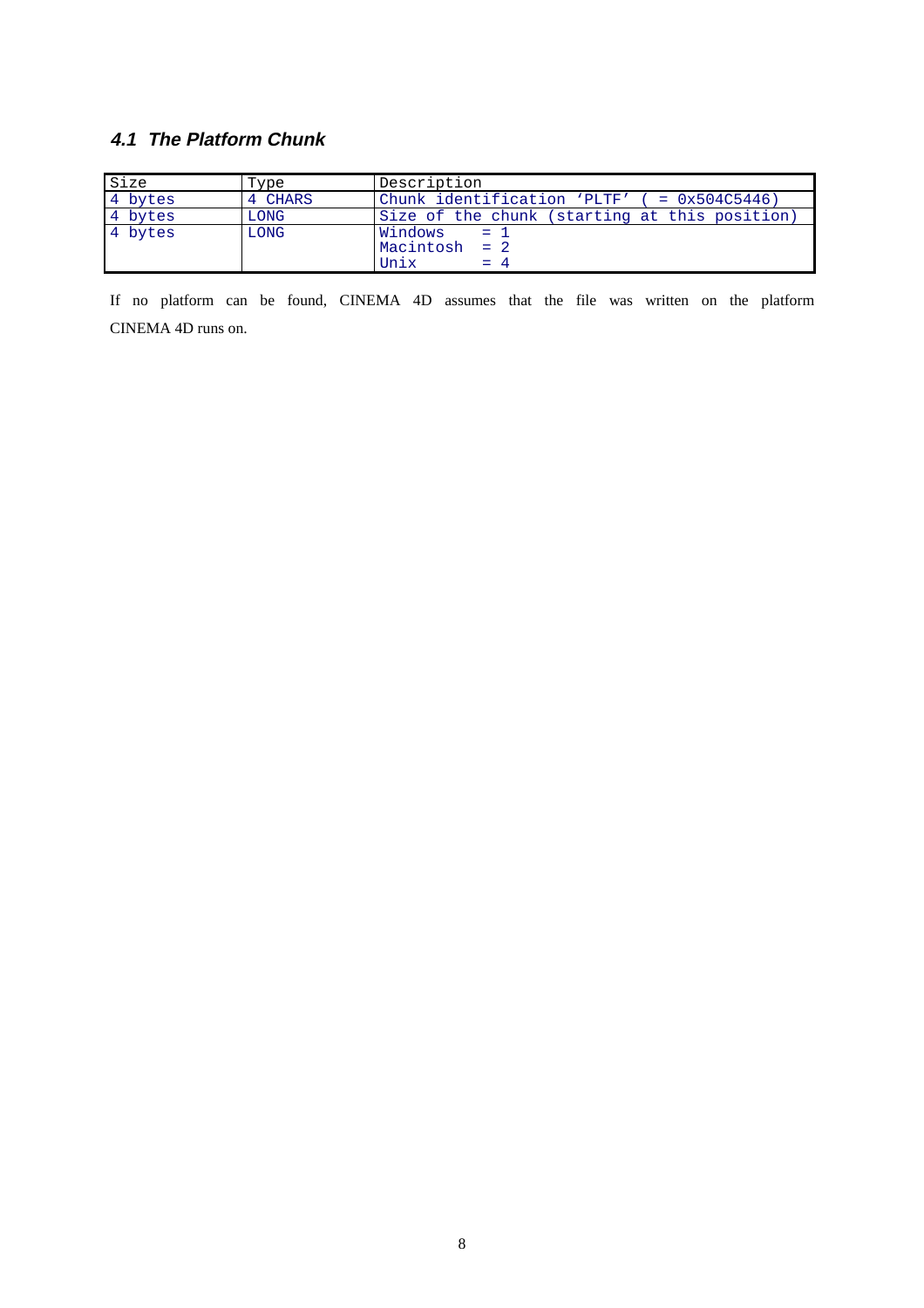#### **4.2 The Material Chunk**

This chunk is only written if it contains at least one material.

The material chunk is a collection of many small subchunks. After the header of this chunk subchunks are stored until the chunk size is reached.

If you write down information, you have to write only these values that differ from the defaults. The default material is a white surface without highlight, reflectance etc.

| Size                 | Type        | Description                                   |  |
|----------------------|-------------|-----------------------------------------------|--|
| 4 bytes              | 4 CHARS     | Chunk identification 'MAT4'                   |  |
| 4 bytes              | LONG        | Size of the chunk (starting at this position) |  |
| 2 bytes              | <b>WORD</b> | Subchunk ID                                   |  |
| 2 bytes              | <b>WORD</b> | Subchunk 'size'                               |  |
| subsize bytes        |             | Subchunk data                                 |  |
| $\sim$ $\sim$ $\sim$ | $\cdots$    | $\cdots$                                      |  |

CINEMA 4D builds materials on different channels which have very similar parameters. Please refer to the manual for further information on the material concept of CINEMA 4D.

The different channels are:

| Char           | Channel                        |
|----------------|--------------------------------|
| $\mathbf{F}$   | Specular channel               |
| L              | Diffuse channel                |
| T              | Transparent channel            |
| <sub>S</sub>   | Reflectant channel             |
| U              | Environment reflection channel |
| $\mathbf N$    | Fog channel                    |
| $\overline{R}$ | Bump channel                   |
| G              | Genlock channel                |
| H              | Highlight channel              |
| Z              | Highlight colour channel       |

| Subchunk name                | Subchunk ID    |
|------------------------------|----------------|
| MAT<br><b>END</b>            | N              |
| MAT<br>FACTIVE               | 1              |
| MAT LACTIVE                  | $\overline{2}$ |
| MAT<br>TACTIVE               | 3              |
| MAT SACTIVE                  | 4              |
| MAT<br>UACTIVE               | 5              |
| MAT<br><b>NACTIVE</b>        | 6              |
| MAT RACTIVE                  | 7              |
| MAT GACTIVE                  | 8              |
| MAT HACTIVE                  | 9              |
| MAT ZACTIVE                  | 10             |
| MAT FCOLOUR                  | 11             |
| MAT<br>LCOLOUR               | 12             |
| MAT TCOLOUR                  | 13             |
| MAT<br>SCOLOUR               | 14             |
| MAT<br><b>UCOLOUR</b>        | 15             |
| <b>MAT</b><br>NCOLOUR        | 16             |
| MAT<br>GCOLOUR               | 17             |
| MAT<br>ZCOLOUR               | 18             |
| MAT<br>FINTENS               | 19             |
| <b>MAT</b><br>LINTENS        | 20             |
| MAT<br>TINTENS               | 21             |
| <b>MAT</b><br><b>SINTENS</b> | 22             |
| MAT<br><b>UINTENS</b>        | 23             |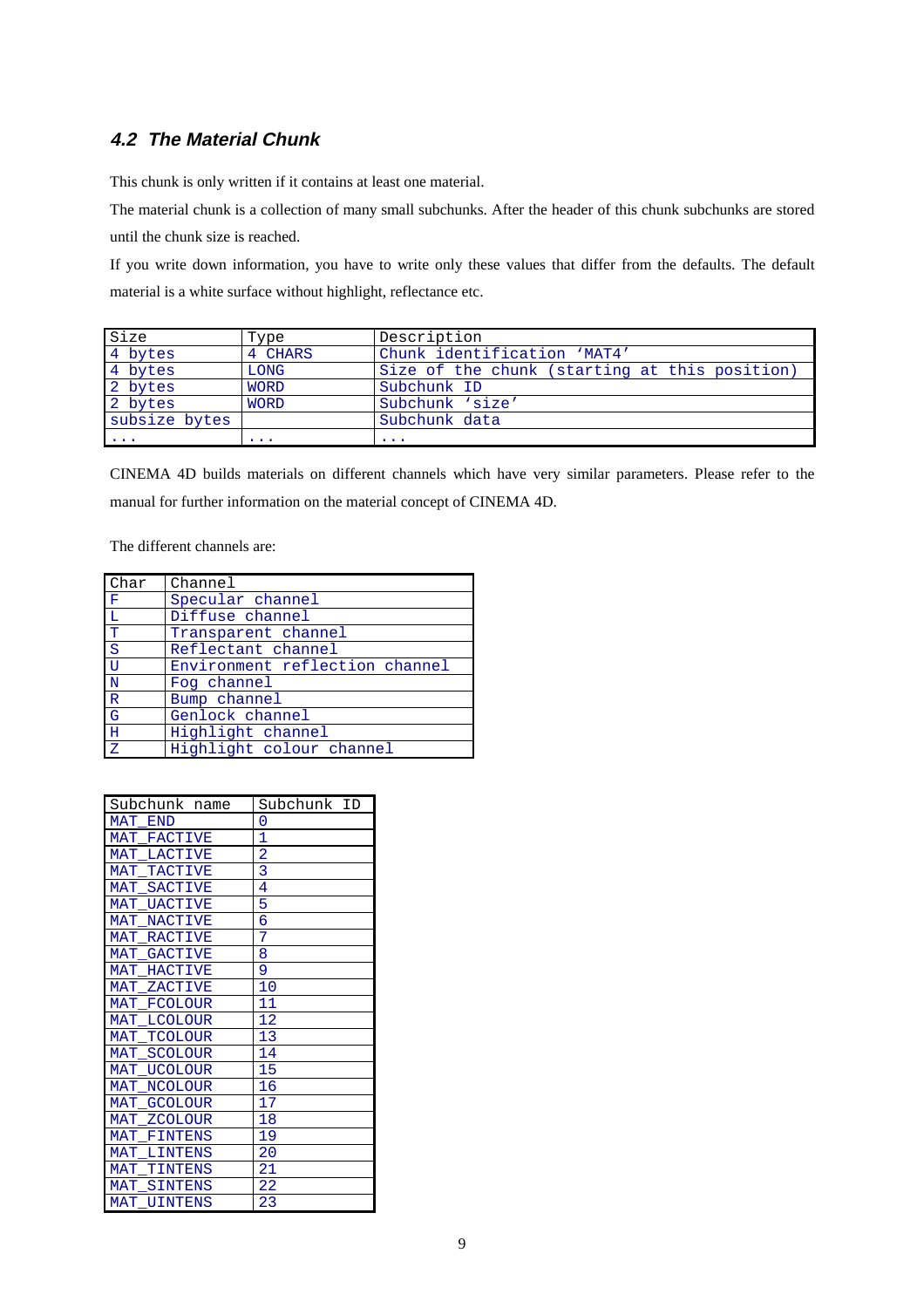| MAT<br>NINTENS                  | 24              |
|---------------------------------|-----------------|
| MAT<br>ZINTENS                  | 25              |
| MAT<br>FTINTENS                 | 26              |
| LTINTENS<br><b>MAT</b>          | 27              |
| <b>MAT</b><br>TTINTENS          | $\overline{2}8$ |
| <b>STINTENS</b><br>MAT          | 29              |
| <b>MAT UTINTENS</b>             | 30              |
| <b>MAT</b><br>ZTINTENS          | 31              |
| MAT<br><b>FTNAME</b>            | 39              |
| <b>MAT</b><br><b>LTNAME</b>     | 40              |
| <b>MAT</b><br><b>TTNAME</b>     | 41              |
| <b>STNAME</b><br><b>MAT</b>     | 42              |
| <b>MAT UTNAME</b>               | 43              |
| MAT RTNAME                      | 44              |
| <b>MAT</b><br>$Z$ TNAME         | 45              |
| MAT<br>FFLAG                    | 46              |
| MAT<br><b>LFLAG</b>             | 47              |
| <b>MAT</b><br><b>TFLAG</b>      | 48              |
| <b>MAT</b><br><b>SFLAG</b>      | 49              |
| <b>MAT UFLAG</b>                | 50              |
| <b>MAT RFLAG</b>                | 51              |
| <b>MAT</b><br>_ZFLAG            | 52              |
| <b>MAT</b><br>HWIDTH            | 53              |
| <b>MAT</b><br><b>HHEIGHT</b>    | 54              |
| <b>MAT</b><br><b>REFRACTION</b> | 55              |
| MAT<br><b>BUMPANGLE</b>         | 56              |
| MAT<br><b>DISTANCE</b>          | 57              |
| <b>MAT RANGE</b>                | 58              |
| MAT_FRESNEL                     | 59              |
| MAT.<br>SHADOW                  | 60              |
| MAT<br><b>SHADER</b>            | 61              |
| <b>MAT</b><br><b>NAME</b>       | 64              |
| <b>MAT</b><br>NEXT              | 65              |
| MAT<br><b>FMCOLOUR</b>          | 66              |
| LMCOLOUR<br>MAT                 | 67              |
| MAT<br>TMCOLOUR                 | 68              |
| MAT<br>_SMCOLOUR                | 69              |
| <b>MAT</b><br><b>UMCOLOUR</b>   | 70              |
| <b>MAT</b><br><b>GTNAME</b>     | $\overline{72}$ |
| MAT<br><b>GFLAG</b>             | $\overline{73}$ |

If a subchunk ID is unknown by your application you can skip the subchunk by going 'subchunk size' bytes forward.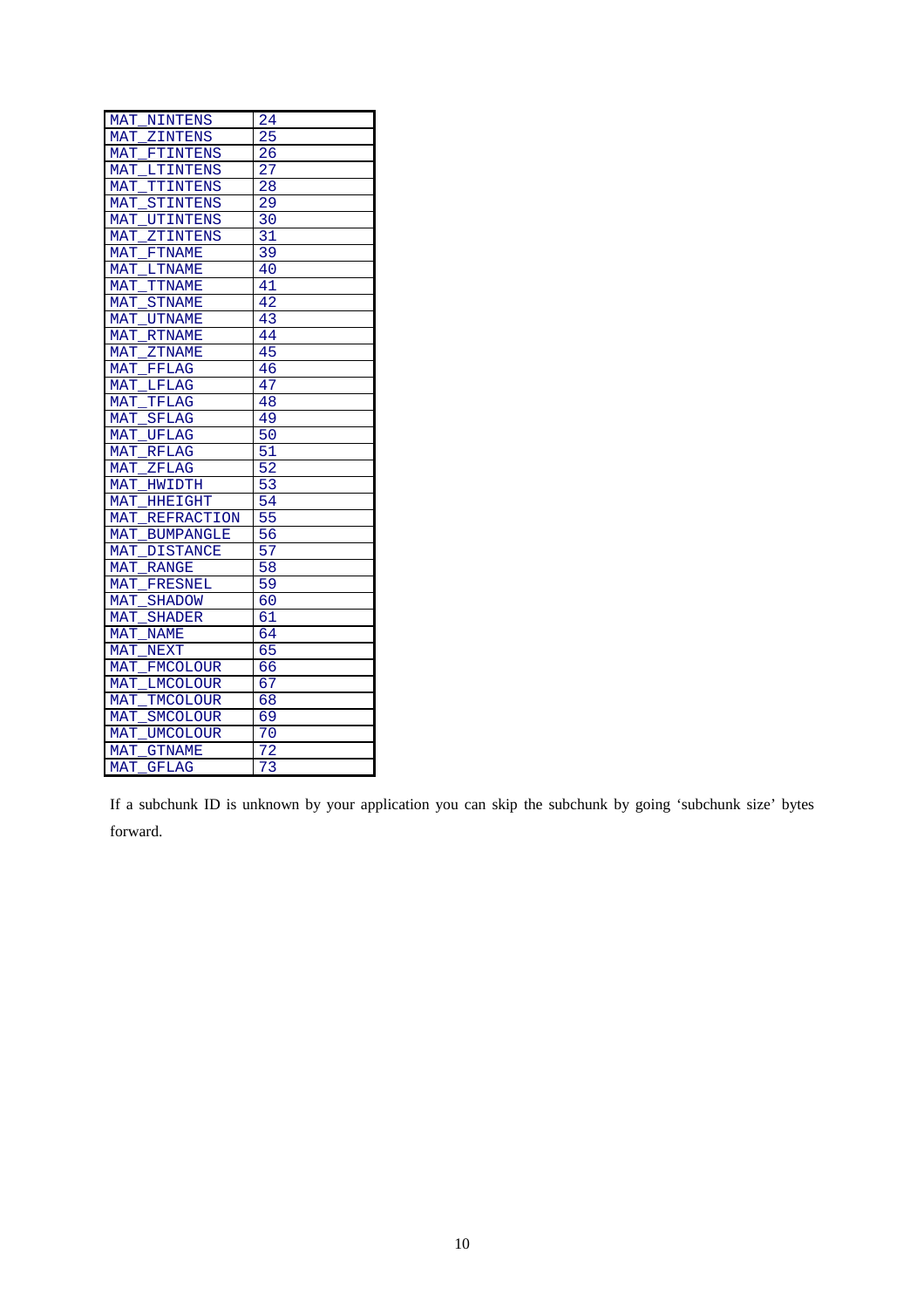Now we'll go on with details.

#### 4.2.1 Subchunk MAT\_NAME

| Size         | Type        | Description              |
|--------------|-------------|--------------------------|
| byte         | <b>CHAR</b> | String<br>'len<br>length |
| len<br>bytes | <b>CHAR</b> | Material<br>name         |

#### 4.2.2 Subchunk MAT\_xACTIVE

| Size         | Type        | uption<br>Descr'                                             |
|--------------|-------------|--------------------------------------------------------------|
| $n+1$<br>ے ب | <b>BOOL</b> | active<br>channel<br>7S<br>$Q \bigtriangleup 1$<br>---<br>-- |

Default:

All channels are inactive except for the specular colour channel.

#### 4.2.3 Subchunk MAT\_xCOLOUR

| Size                                   | Type            | Description                            |
|----------------------------------------|-----------------|----------------------------------------|
| $\bigcap$<br>hvtes<br>ᆠᅀ<br>しここ<br>. م | Vector<br>こしししょ | $\cap$<br>LOUY<br>nanne.<br>---------- |

Default:

All colours set to white.

#### 4.2.4 Subchunk MAT\_xINTENS

| Size                  | "vpe<br>- | Description                                                           |
|-----------------------|-----------|-----------------------------------------------------------------------|
| $\Lambda$<br>ساب<br>ັ | Real      | $    -$<br>$\cap$<br>+ - -<br>∍nne<br>TIILEIISTL'<br>⊂u⊥<br>--------- |

Default: All intensities set to 1.0.

#### 4.2.5 Subchunk MAT\_xTNAME

| Size      | Type | Description              |
|-----------|------|--------------------------|
| 1 byte    | CHAR | String<br>'len<br>length |
| len bytes | CHAR | Channel<br>texture name  |

Filenames are stored in OS specific ASCII code. Filenames must not contain path information!

Default: No textures used.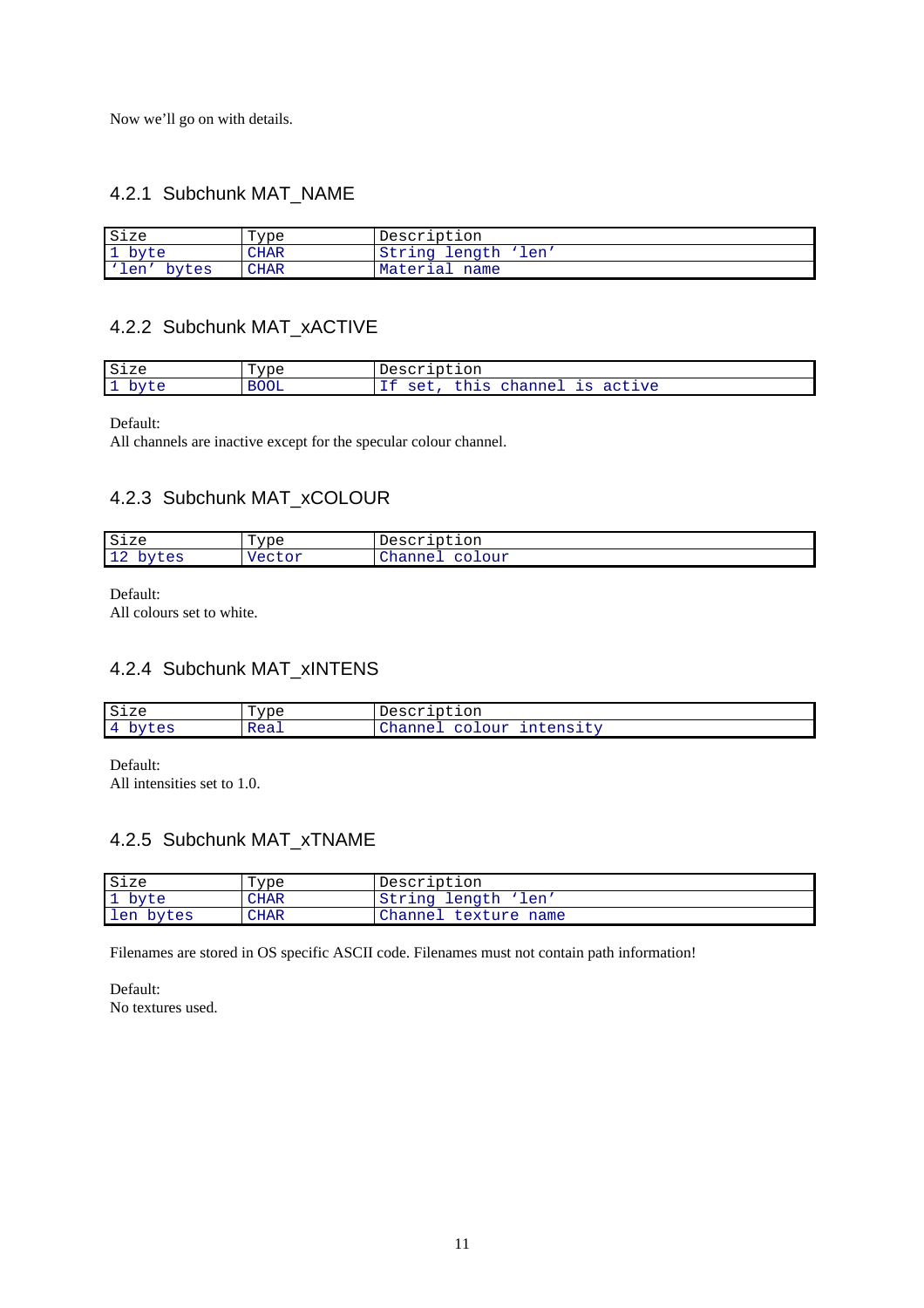#### 4.2.6 Subchunk MAT\_xTINT

| Size                              | "vpe | uption<br>. – UCUC –                                      |
|-----------------------------------|------|-----------------------------------------------------------|
| $\Lambda$<br>$\sim$ $\sim$<br>LES | Real | 11200<br>$+ - -$<br>$\sim$ n<br>エエエレビエエレエム<br>ີ<br>$\sim$ |

Default: All intensities set to 1.0.

#### 4.2.7 Subchunk MAT\_xTFLAG

| Size   | Type        | Description                                                                                                               |
|--------|-------------|---------------------------------------------------------------------------------------------------------------------------|
| 1 byte | <b>CHAR</b> | Channel texture interpolation<br>None $= 0$<br>Circle = $1$<br>Square $= 2$<br>Antil $= 3$<br>Anti2 = $4$<br>Anti $3 = 5$ |

Default:

All interpolations set to 'Square'.

#### 4.2.8 Subchunk MAT\_xMCOLOUR

| Size                           | Type            | Description                      |
|--------------------------------|-----------------|----------------------------------|
| $\overline{10}$<br>bytes<br>∸∸ | Vector<br>ここしいエ | Middle colour of channel texture |

Middle colours are used in CINEMA 4D for colouring the object's wireframes.

Default: All middle colours set to black.

#### 4.2.9 Subchunk MAT\_HWIDTH

| Size         | Type - | Description               |
|--------------|--------|---------------------------|
| 4 bytes<br>ັ | Real   | Highlight width (from 0.0 |

Default: Highlight width set to 0.3

#### 4.2.10 Subchunk MAT\_HHEIGHT

| Size              | "vpe | Description                               |
|-------------------|------|-------------------------------------------|
| 4<br>bytes<br>ر ب | Real | ---<br>Highlight<br>height<br>(trom<br>to |

Default: Hightlight height set to 1.0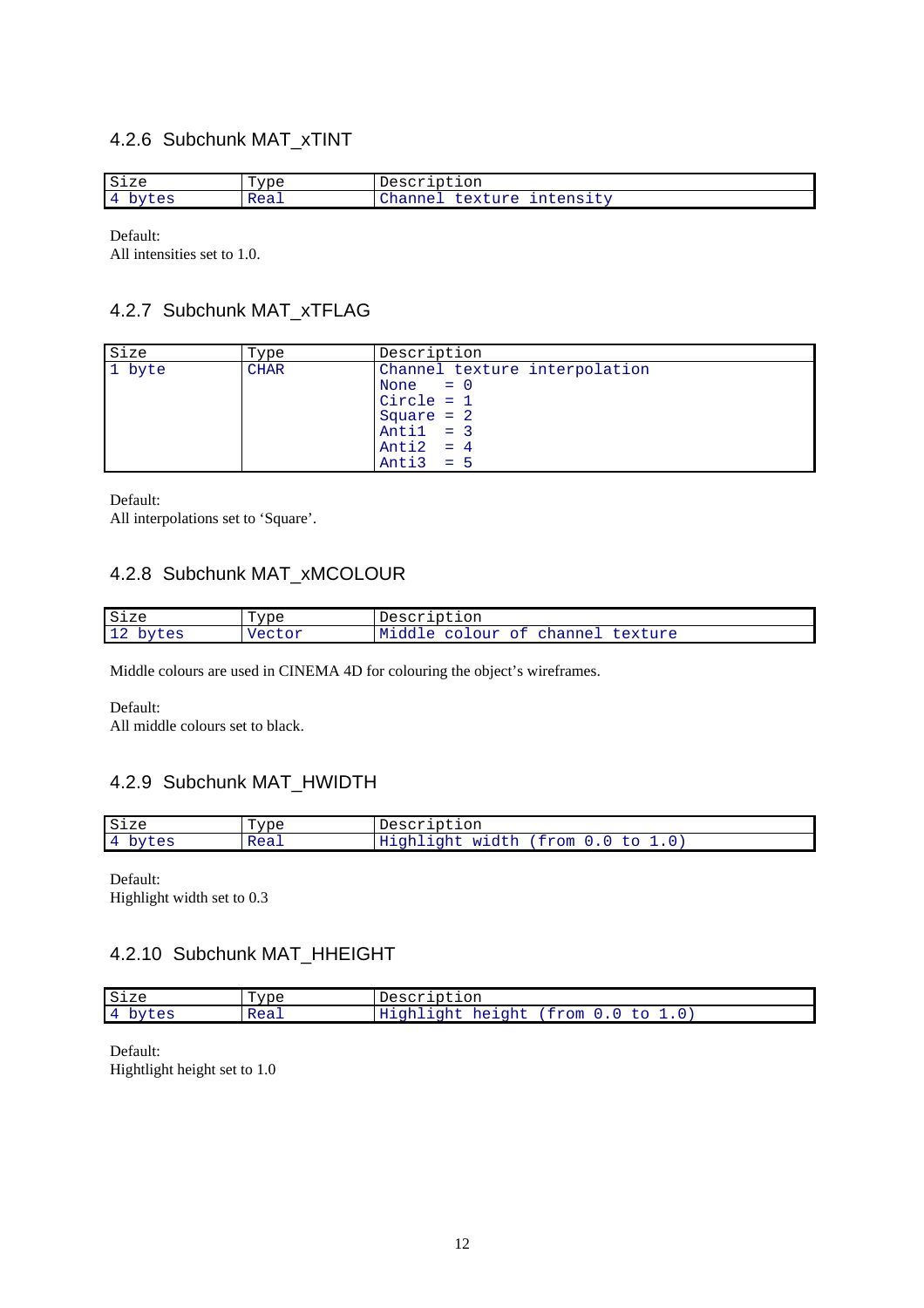#### 4.2.11 Subchunk MAT\_REFRACTION

| Size                   | "vpe | Description                                |
|------------------------|------|--------------------------------------------|
| $\overline{4}$<br>rtes | Real | ≃tion<br>index<br>trom)<br>- (151)<br>ر ہے |

Default: Refraction index set to 1.0

#### 4.2.12 Subchunk MAT\_BUMPANGLE

| Size                          | Type –             | Description                                                                    |
|-------------------------------|--------------------|--------------------------------------------------------------------------------|
| $\overline{4}$<br>ししい<br>ر صد | $R_{PA}$<br>$\sim$ | 100.<br>rom <sup>-</sup><br>ang<br>$\sqrt{2}$<br>Bumc<br>$\sim$<br>anure<br>-- |

Default: Bumpangle set to 20.0

#### 4.2.13 Subchunk MAT\_DISTANCE

| Size  | "vpe | Description                             |
|-------|------|-----------------------------------------|
| bytes | Real | stange<br>⊮∩α<br>> 0.0<br>urprance<br>- |

Default:

Distance set to 1000.0

#### 4.2.14 Subchunk MAT\_RANGE

| Size                         | "vpe | Description                                                         |
|------------------------------|------|---------------------------------------------------------------------|
| bytes<br>$\Delta$<br>л.<br>~ | Real | $14$ $\rho$<br>range<br>trom<br>nak<br>しし<br>◡.◡<br>$\sim$ $\sigma$ |

Default: Range set to 0.1

#### 4.2.15 Subchunk MAT\_FRESNEL

| Size                                                       | Type –      | .ptıon                                                                           |
|------------------------------------------------------------|-------------|----------------------------------------------------------------------------------|
| $\overline{\phantom{a}}$<br>nvt e<br>ے ب<br><b>__</b><br>ັ | <b>BOOL</b> | Fresnei<br>tions<br>used<br>are<br>$\sim$ $\sim$ $+$<br>$P$ CILO $\alpha$<br>ぃこし |

Default: Fresnel set on.

#### 4.2.16 Subchunk MAT\_SHADOW

| Size                                     | Type        | Description                           |
|------------------------------------------|-------------|---------------------------------------|
| $\overline{\phantom{a}}$<br>byte<br>י טכ | <b>BOOL</b> | receives<br>material<br>shadow<br>set |

Default: Shadows set on.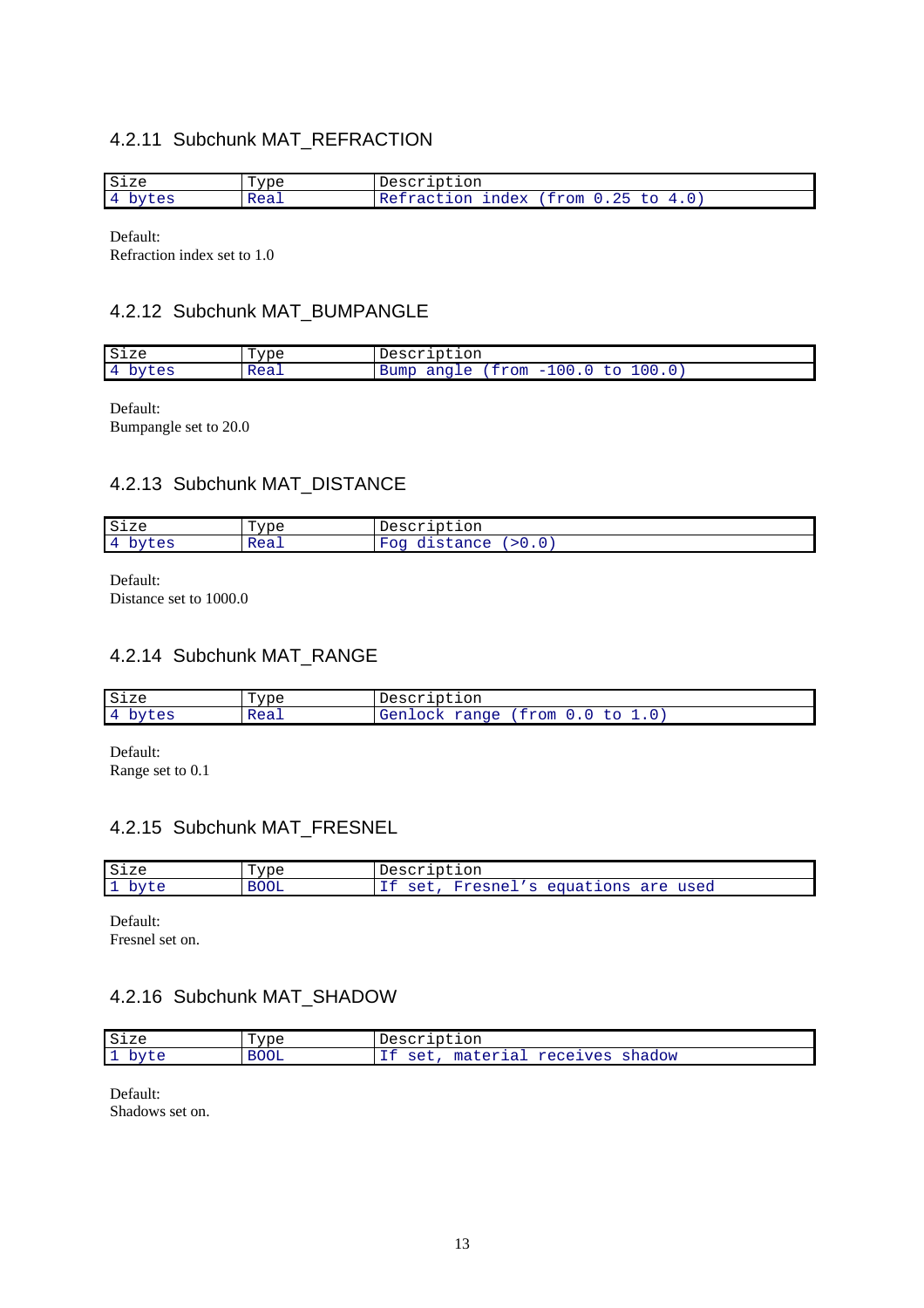#### 4.2.17 Subchunk MAT\_SHADER

| Size   | Type | Description                |
|--------|------|----------------------------|
| 4 byte | LONG | Material Shader<br>Phong = |
|        |      | $Meta1 =$                  |

Default: Shader set to Phong.

#### 4.2.18 Subchunk MAT\_NEXT

This chunk contains no data. It indicates that a new material follows.

#### 4.2.19 Subchunk MAT\_END

This chunk contains no data. It indicates that the end of the material chunk has been reached. All subchunks are optional, but a MAT\_END subchunk has to be written at the end of your material information.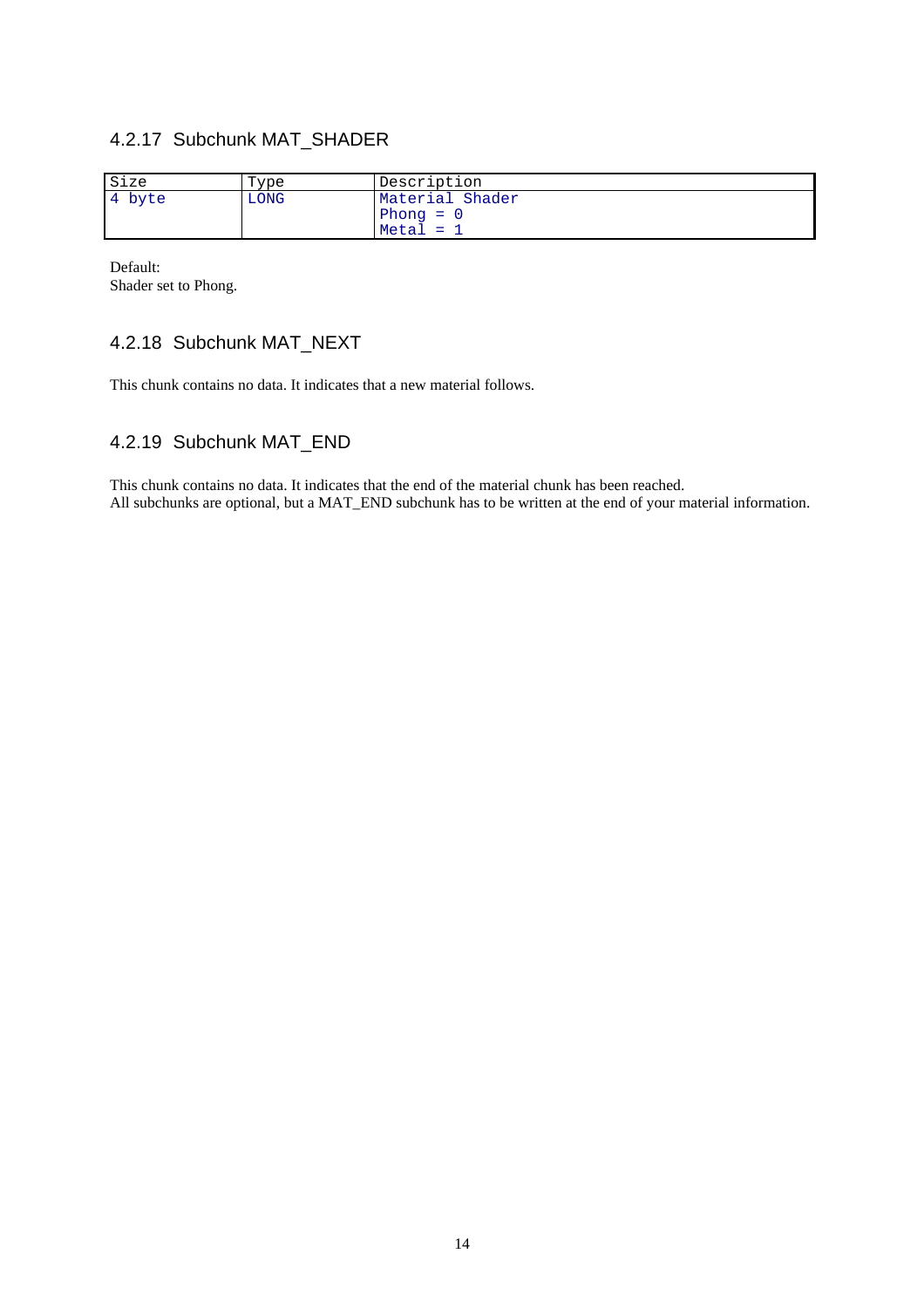#### **4.3 The Object Chunk**

This chunk is only written if it contains at least one object.

The object chunk is a collection of many small subchunks. After the header of this chunk subchunks are stored until the chunk size is reached.

| Size                 | Type         | Description                                                                                     |
|----------------------|--------------|-------------------------------------------------------------------------------------------------|
| 4 bytes              | 4 CHARS      | Chunk identification 'OBJ5'                                                                     |
| 4 bytes              | LONG         | Size of the chunk (starting at this position)                                                   |
| 4 bytes              | <b>ULONG</b> | Subchunk ID and size<br>subid = $\left( \text{val} \right)$ > 24)<br>subsize = $val & 16777215$ |
| subsize bytes        |              | Subchunk data                                                                                   |
| $\sim$ $\sim$ $\sim$ | $\cdots$     | $\cdots$                                                                                        |

| Subchunk name  | Subchunk ID | Remarks                                                         |
|----------------|-------------|-----------------------------------------------------------------|
| T_END          | 0           | Terminates the object description<br>(other objects can follow) |
|                |             | Non-optional                                                    |
| T OBJECT       | 1           | Introduces the object description<br>Non-optional               |
| T POINTS       | 16          |                                                                 |
| T TRIANGLES    | 17          |                                                                 |
| T OUADRANGLES  | 18          |                                                                 |
| <b>T_EDGES</b> | 19          |                                                                 |
| T POLYGON      | 20          |                                                                 |
| T LIGHT        | 21          |                                                                 |
| T CAMERA       | 22          |                                                                 |
| T TEXTURE      | 23          | Optional; multiple textures allowed                             |
| T PHONG        | 24          | Optional                                                        |
| T GROUND       | 25          |                                                                 |
| T SKY          | 26          |                                                                 |
| T_SPHERE       | 27          |                                                                 |
| T DISPLAY      | 28          | Optional                                                        |
| T ENVIRONMENT  | 29          |                                                                 |
| T HERMITE      | 30          |                                                                 |
| T KINEMATIC    | 31          | Optional                                                        |
| T ROOT         | 32          | Optional                                                        |

Every object descriptions begins with the T\_OBJECT subchunk and ends with T\_END. Some subchunks like

T\_TEXTURE and T\_PHONG are optional - they can be used with any type of object.

T\_TEXTURE is the only subchunk which can be used several times for an object.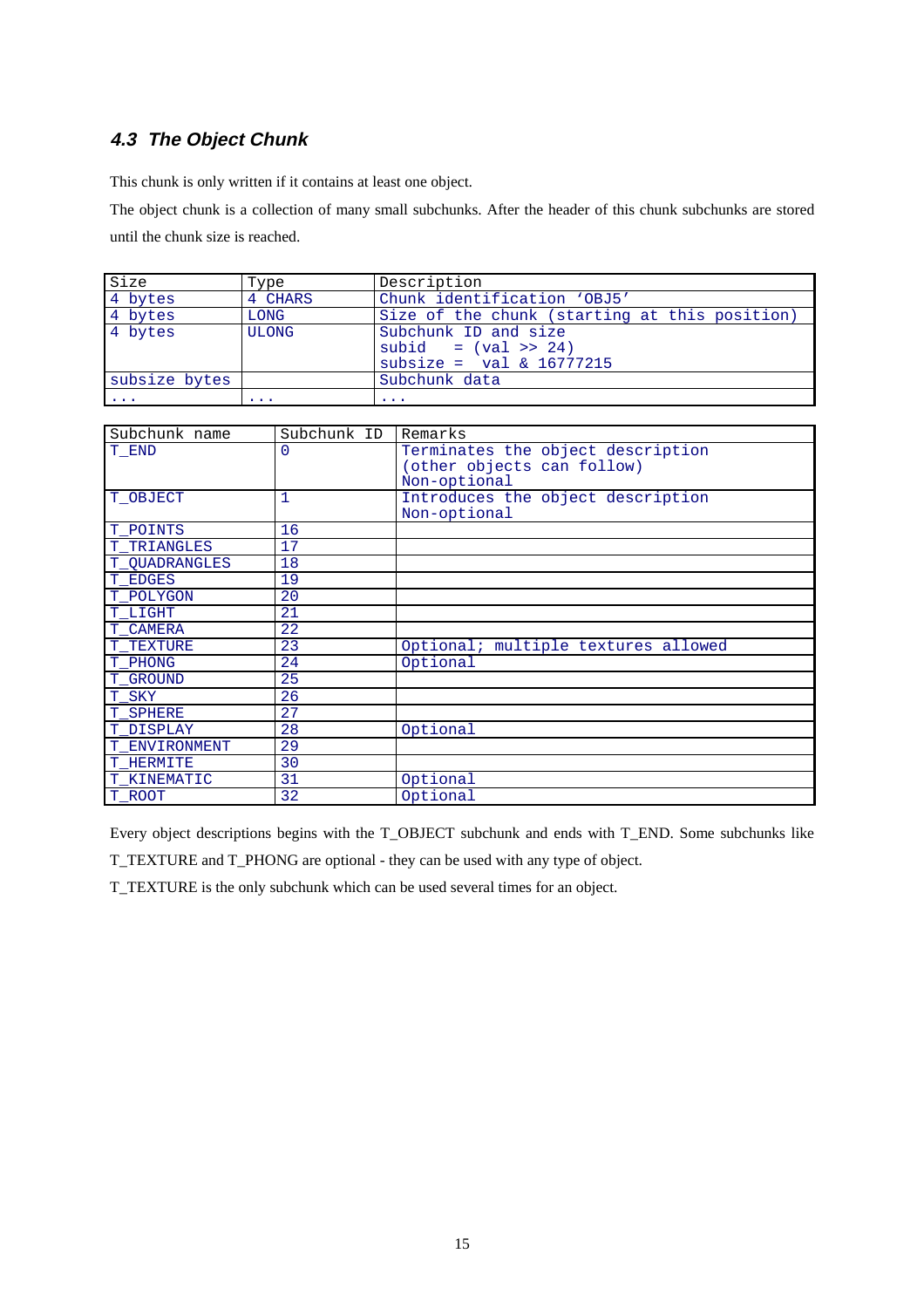Other subchunks can be used only in several combinations:

- 1. T\_POINTS + T\_TRIANGLES (optional) + T\_QUADRANGLES (optional) + T\_EDGES (required when T\_TRIANGLES or T\_QUADRANGLES is used)
- 2. T\_POLYGON + T\_POINTS (optional) +

T\_HERMITE (required when T\_POINTS is used and polygon interpolation is set to hermite)

- 3. T\_LIGHT
- 4. T\_CAMERA
- 5. T\_GROUND
- 6. T\_SKY
- 7. T\_SPHERE + T\_POINTS (exactly one point)
- 8. T\_ENVIRONMENT
- 9. None of these

These combinations cannot be mixed. For example T\_ENVIRONMENT cannot be used with T\_POINTS. Each combination defines the object's type.

#### 4.3.1 Subchunk T\_OBJECT

| Size      | Type        | Description                  |
|-----------|-------------|------------------------------|
| 12 bytes  | Vector      | Axis position                |
| 12 bytes  | Vector      | Axis scale                   |
| 12 bytes  | Vector      | Axis rotation (Euler angles; |
|           |             | Heading-, Pitch-Bank System) |
| 1 byte    | <b>CHAR</b> | 'len' of object name         |
| len bytes | <b>CHAR</b> | Object name                  |
| 1 byte    | <b>CHAR</b> | Object 'flag' (see below)    |

#### 4.3.2 Subchunk T\_POINTS

| Size                                                | ື້™ດ≏<br>$\sim$           | $\sim$ $\sim$<br>$\sim$<br>$\overline{\phantom{0}}$<br>$10+011$<br>∸∼<br><u> Julian Jan Julian Julian Julian Julian Julian Julian Julian Julian Julian Julian Julian Julian Julian Ju</u> |
|-----------------------------------------------------|---------------------------|-------------------------------------------------------------------------------------------------------------------------------------------------------------------------------------------|
| C1<br>$\sim$ $\sim$<br>$\sim$ $\sim$<br>ے ہے .<br>ิ | $\sim$ $\sim$<br>$     -$ | -----<br>ᅆᆠᄮ                                                                                                                                                                              |

#### 4.3.3 Subchunk T\_EDGES

| Size                  | Type | Description                                                                                                                                                        |
|-----------------------|------|--------------------------------------------------------------------------------------------------------------------------------------------------------------------|
| subsize bytes   UWORD |      | Edge array<br>All edge indices start with zero.<br>Two indices build up a edge.<br>The first index of an edge has to be smaller<br>or equal than the second index. |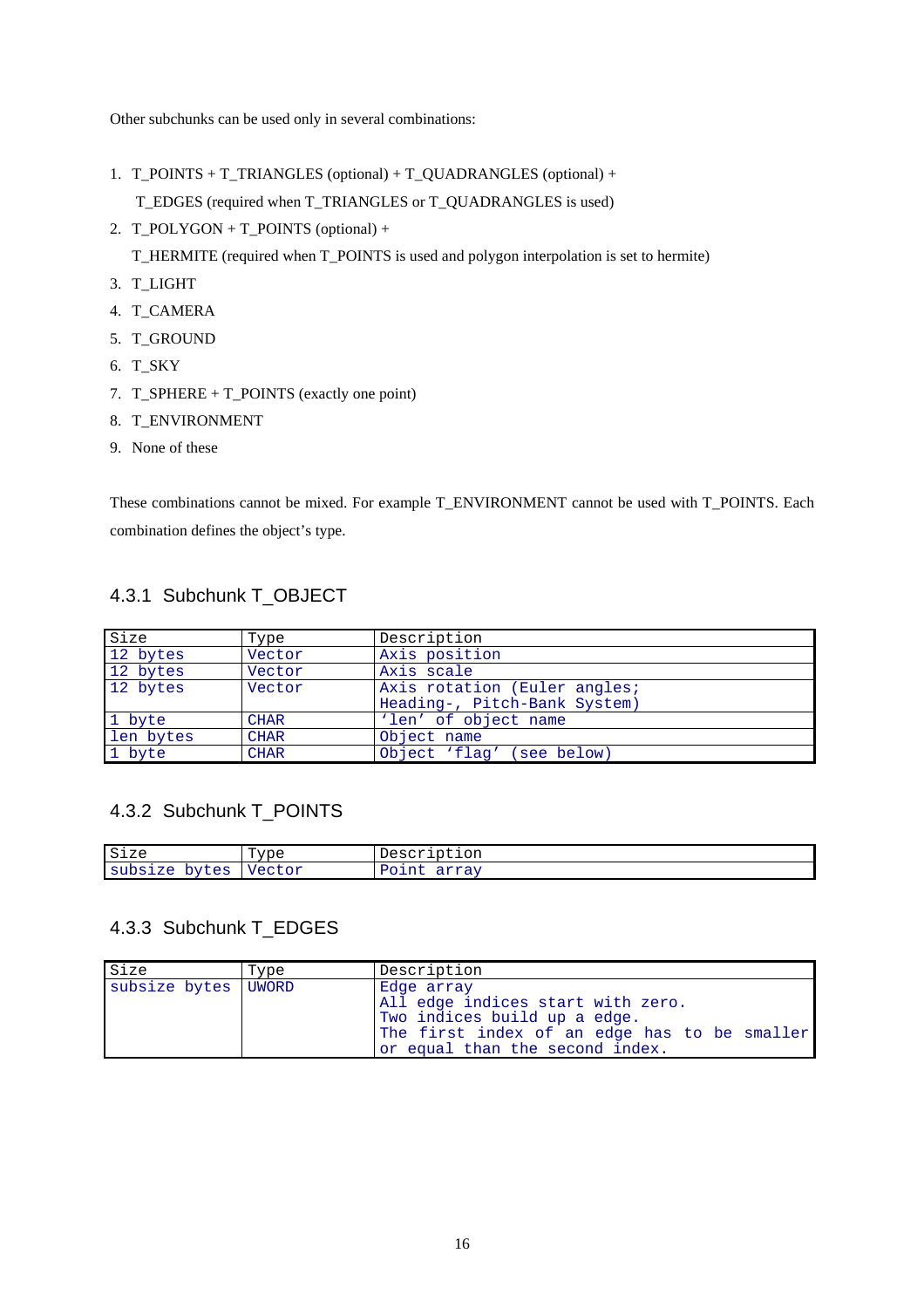# 4.3.4 Subchunk T\_TRIANGLES

| Size                | Type | Description                                                                                                                                  |
|---------------------|------|----------------------------------------------------------------------------------------------------------------------------------------------|
| subsize bytes UWORD |      | Triangle array<br>All triangle indices start with zero.<br>Three indices build up a triangle.<br>The index order defines the surface normal. |

#### 4.3.5 Subchunk T\_QUADRANGLES

| Size                  | Type | Description                                                                                                                                       |
|-----------------------|------|---------------------------------------------------------------------------------------------------------------------------------------------------|
| subsize bytes   UWORD |      | Ouadrangle array<br>All quadrangle indices start with zero.<br>Four indices build up a quadrangle.<br>The index order defines the surface normal. |

#### 4.3.6 Subchunk T\_HERMITE

| Size                 | Type | Description                                  |
|----------------------|------|----------------------------------------------|
| subsize bytes Vector |      | Hermite vectors                              |
|                      |      | Two vectors belong to one point of T_POINTS. |

# 4.3.7 Subchunk T\_KINEMATIC

| Size    | Type        | Description                                |
|---------|-------------|--------------------------------------------|
| 4 bytes | <b>BOOL</b> | If set, Heading is restricted              |
| 4 bytes | <b>BOOL</b> | If set, Pitch is restricted                |
| 4 bytes | <b>BOOL</b> | If set, Bank is restricted                 |
| 4 bytes | Real        | Heading Min ( <pi and="">-pi)</pi>         |
| 4 bytes | Real        | Pitch Min ( <pi and="">-pi)</pi>           |
| 4 bytes | Real        | Bank Min ( <pi and="">-pi)</pi>            |
| 4 bytes | Real        | Heading Max ( <pi and="">heading_min)</pi> |
| 4 bytes | Real        | Pitch Max ( <pi and="">pitch_min)</pi>     |
| 4 bytes | Real        | Bank Max ( <pi and="">bank_min)</pi>       |
| 4 bytes | Real        | Dampening (from 0.0 to 1.0)                |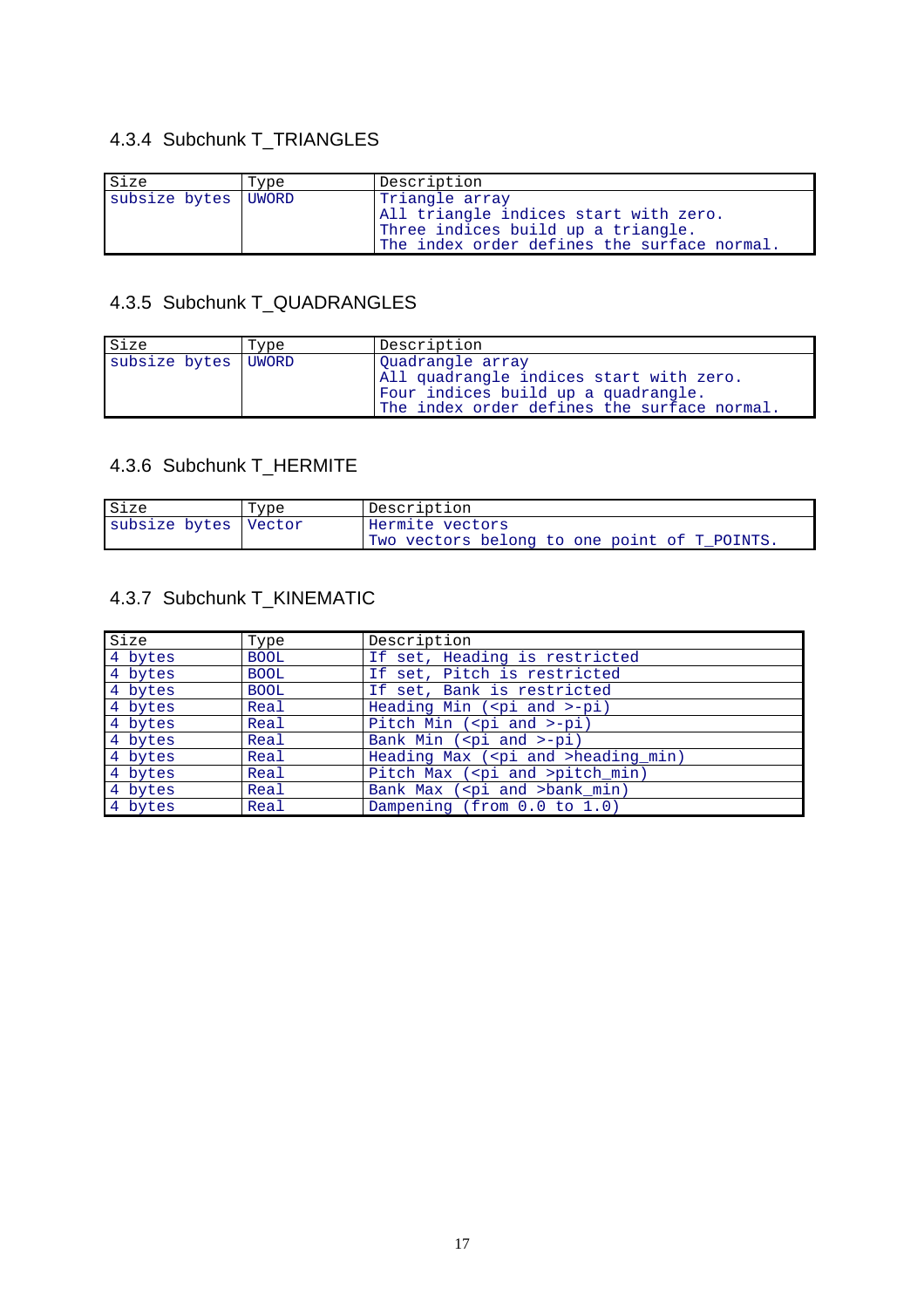# 4.3.8 Subchunk T\_POLY

| Size    | Type        | Description                            |
|---------|-------------|----------------------------------------|
| 4 bytes | LONG        | Polygon Type                           |
|         |             | Linear $= 0$                           |
|         |             | Cubic $= 1$                            |
|         |             | $Akima = 2$                            |
|         |             | $B-Spline = 3$                         |
|         |             | Hermite $= 4$                          |
|         |             | (Default: Linear)                      |
| 4 bytes | <b>BOOL</b> | If set, polygon is closed              |
|         |             | (Default: FALSE)                       |
| 4 bytes | <b>LONG</b> | Polygon subdivision                    |
|         |             | None $= 0$                             |
|         |             | Natural $= 1$                          |
|         |             | Uniform $= 2$                          |
|         |             | Adaptive $= 3$                         |
|         |             | (Default: Adaptive)                    |
| 4 bytes | <b>LONG</b> | Number for natural/uniform subdivision |
|         |             | (Default: 20)                          |
| 4 bytes | Real        | Angle for adaptive subdivision         |
|         |             | (Default: 5.0/180.0*pi)                |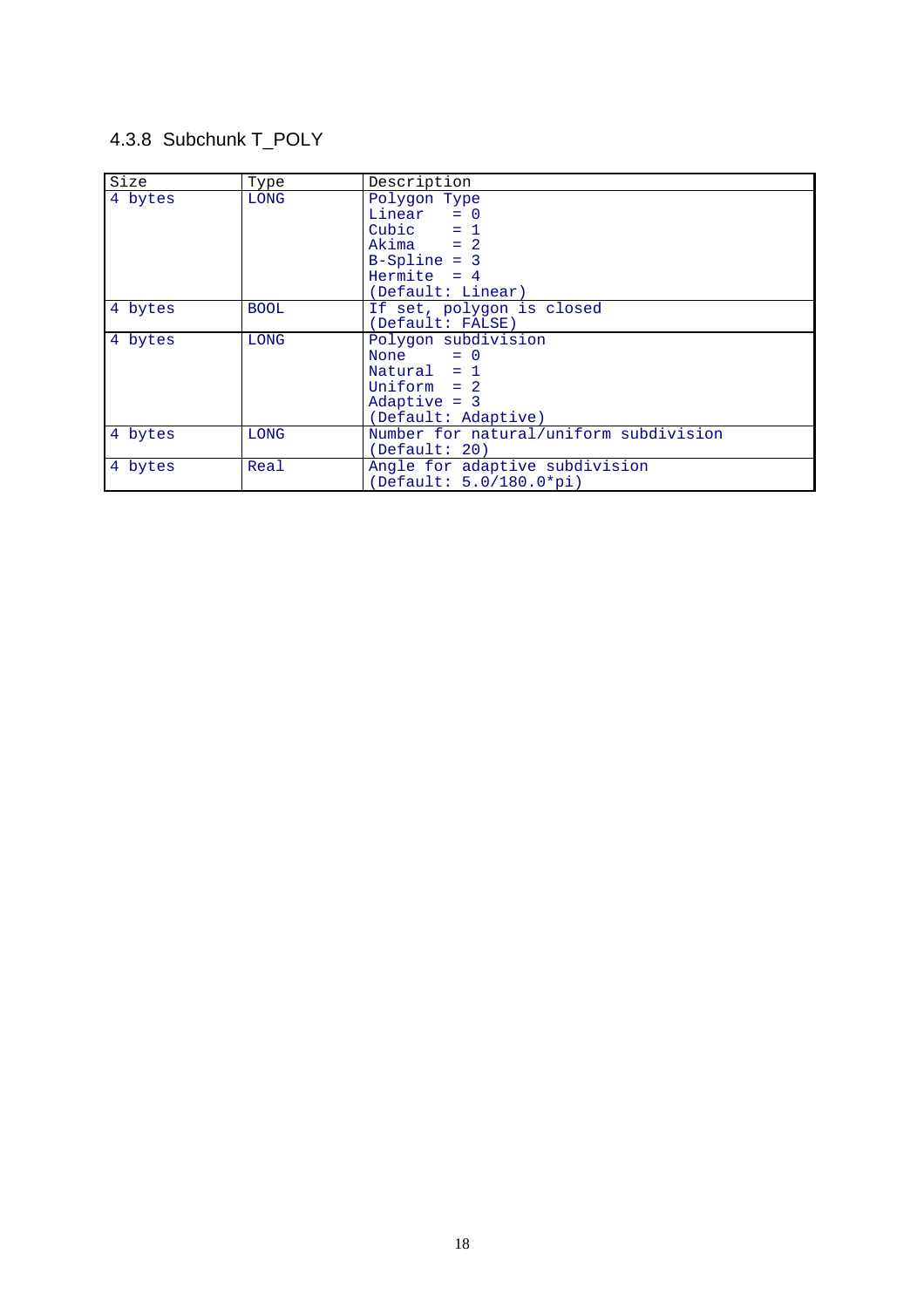# 4.3.9 Subchunk T\_LIGHT

| size     | Type        | Description                                                                                                                     |
|----------|-------------|---------------------------------------------------------------------------------------------------------------------------------|
| 12 bytes | Vector      | Light colour                                                                                                                    |
| 12 bytes | Vector      | Visible light decay (>0.0)<br>(Default: 100.0)                                                                                  |
| 4 bytes  | Real        | Falloff distance (>0.0)<br>(Default: 1000.0)                                                                                    |
| 4 bytes  | Real        | Spot angle $(>0.0$ and $< pi$ )<br>(Default: 30.0/180.0*pi)                                                                     |
| 4 bytes  | Real        | Cylinder radius $(>0.0)$<br>(Default: 100.0)                                                                                    |
| 4 bytes  | Real        | Lensglow intensity $(>=0.0)$<br>(Default: 1.0)                                                                                  |
| 4 bytes  | Real        | Lens reflections intensity $(>=0.0)$<br>(Default: 1.0)                                                                          |
| 4 bytes  | Real        | Visible light intensity $(>=0.0)$<br>(Default: 1.0)                                                                             |
| 4 bytes  | Real        | Visible light decrease (>=0.0)<br>(Default: 10.0)                                                                               |
| 4 bytes  | <b>LONG</b> | Visible light function<br>$= 0$<br>None<br>XYZ<br>$= 1$<br>XY X<br>$= 2$<br>$= 3$<br>$Z =$<br>Constant = $4$<br>(Default: None) |
| 4 bytes  | <b>LONG</b> | Shadow type<br>None $= 0$<br>Soft = $1$<br>$Hard = 2$<br>(Default: None)                                                        |
| 4 bytes  | <b>LONG</b> | Shadow map size<br>$128x128 = 0$<br>$256x256 = 1$<br>$512x512 = 2$<br>$768x768 = 3$<br>(Default: 256x256)                       |
| 4 bytes  | <b>BOOL</b> | If set, lensglows are enabled<br>(Default: FALSE)                                                                               |
| 4 bytes  | <b>BOOL</b> | If set, lens reflections are enabled<br>(Default: FALSE)                                                                        |
| 4 bytes  | <b>BOOL</b> | If set, lens flares fade off screen<br>(Default: TRUE)                                                                          |
| 4 bytes  | <b>BOOL</b> | If set, lens streaks are randomly distributed<br>(Default: FALSE)                                                               |
| 4 bytes  | <b>LONG</b> | If set, spot light is enabled<br>(Default: FALSE)                                                                               |
| 4 bytes  | LONG        | If set, light falloff is enabled<br>(Default: FALSE)                                                                            |
| 4 bytes  | LONG        | If set, parallel light is enabled<br>(Default: FALSE)                                                                           |
| 4 bytes  | LONG        | If set, soft spot cones are enabled<br>(Default: TRUE)                                                                          |
| 4 bytes  | <b>LONG</b> | If set, lightsource does not illuminate<br>(Default: FALSE)                                                                     |

Now follows 20 times this block:

| Size    | Type        | Description                                                               |
|---------|-------------|---------------------------------------------------------------------------|
| 4 bytes | <b>BOOL</b> | If set, lens element is active                                            |
| 4 bytes | LONG        | Number of streaks (from 3 to 100)                                         |
| 4 bytes | LONG        | Lens type<br>$Exp1 = 0$<br>$Exp2 = 1$<br>$= 2$<br>Exp3<br>$= 3$<br>Linear |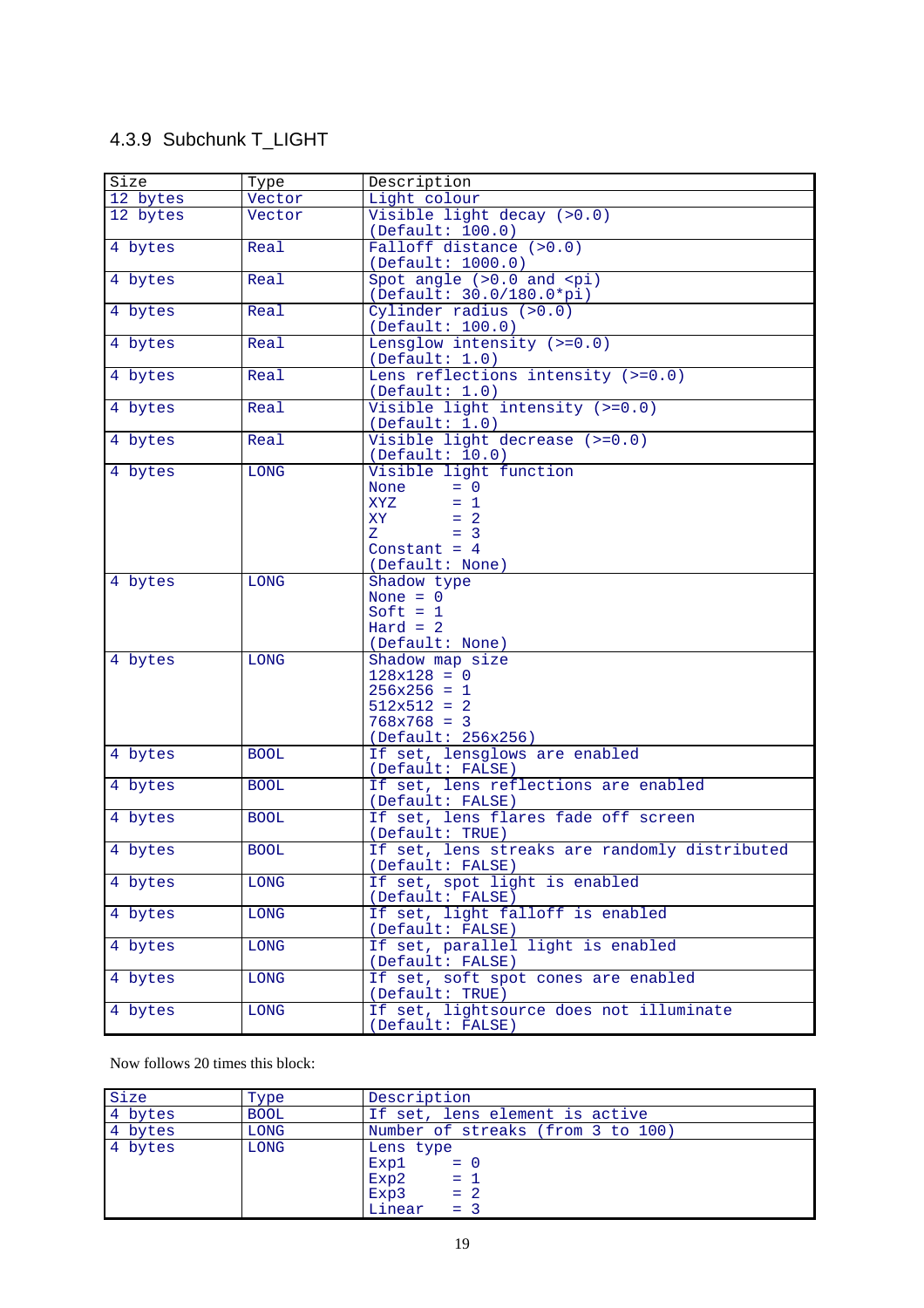|          |        | $Inv. Exp = 4$                      |
|----------|--------|-------------------------------------|
| 4 bytes  | Real   | Lens position (from -2.5 to 2.5)    |
| 4 bytes  | Real   | Lens scale $x$ $(>0.0$ and $<1.0$ ) |
| 4 bytes  | Real   | Lens scale $y$ $(>0.0$ and $<1.0$ ) |
| 4 bytes  | Real   | Lens rotation                       |
| 12 bytes | Vector | Lens colour                         |

The defaults are:

| Lens element    | Default Parameters                                                      |
|-----------------|-------------------------------------------------------------------------|
| $\overline{0}$  | TRUE, 4, 0, 0.0, 0.2, 0.2, 0.0, $(0.15/0.15/0.15)$                      |
| $\mathbf{1}$    | TRUE, $4$ , $0$ , $0.0$ , $0.05$ , $0.05$ , $0.0$ , $(1.0/0.6/0.6)$     |
| $\overline{a}$  | TRUE, $4$ , $0$ , $0.0$ , $0.1$ , $0.1$ , $0.0$ , $(0.25/0.0/0.0)$      |
| $\overline{3}$  | TRUE, 4, 0, 0.0, 0.17, 0.17, 0.0, $(1.0/1.0/1.0)$                       |
| $\overline{4}$  | TRUE, 12, 0, 0.0, 0.14, 0.14, 0.0, $(1.0/1.0/1.0)$                      |
| $\overline{5}$  | TRUE, $4$ , $1$ , $-0.2$ , $0.03$ , $0.03$ , $0.0$ , $(0.4/0.4/0.4)$    |
| 6               | TRUE, $4$ , $2$ , $0.13$ , $0.018$ , $0.018$ , $0.0$ , $(0.0/0.0/0.2)$  |
| $7\phantom{.0}$ | TRUE, 4, 3, 0.15, 0.05, 0.05, 0.0, $(0.0/0.0/0.11)$                     |
| 8               | TRUE, $4$ , $3$ , $0.18$ , $0.027$ , $0.027$ , $0.0$ , $(0.0/0.0/0.15)$ |
| 9               | TRUE, 4, 3, 0.25, 0.022, 0.022, 0.0, $(0.3/0.2/0.0)$                    |
| 10              | TRUE, 4, 4, 0.32, 0.005, 0.005, 0.0, $(1.0/1.0/1.0)$                    |
| 11              | TRUE, 4, 4, 0.44, 0.007, 0.007, 0.0, $(1.0/1.0/1.0)$                    |
| 12              | TRUE, 4, 2, 0.46, 0.052, 0.052, 0.0, $(0.2/0.1/0.0)$                    |
| 13              | TRUE, $4$ , $2$ , $0.54$ , $0.025$ , $0.025$ , $0.0$ , $(0.3/0.2/0.0)$  |
| 14              | TRUE, 4, 4, 0.6, 0.033, 0.033, 0.0, $(0.0/0.45/0.8)$                    |
| 15              | TRUE, $4$ , $0$ , $0.8$ , $0.1$ , $0.1$ , $0.0$ , $(0.2/0.3/0.0)$       |
| 16              | TRUE, 4, 0, 1.0, 0.2, 0.2, 0.0, $(0.18/0.18/0.25)$                      |
| 17              | FALSE, 4, 0, 1.0, 0.2, 0.2, 0.0, (0.18/0.18/0.25)                       |
| 18              | FALSE, 4, 0, 1.0, 0.2, 0.2, 0.0, $(0.18/0.18/0.25)$                     |
| 19              | FALSE, 4, 0, 1.0, 0.2, 0.2, 0.0, $(0.18/0.18/0.25)$                     |

Now follows - eventually - this block (check this with the subchunk size):

| Size    | Type | Description                                               |
|---------|------|-----------------------------------------------------------|
| 4 bytes | Real | Lightsource bias $(>0.0$ and $< 0.5$ )<br>(Default: 0.05) |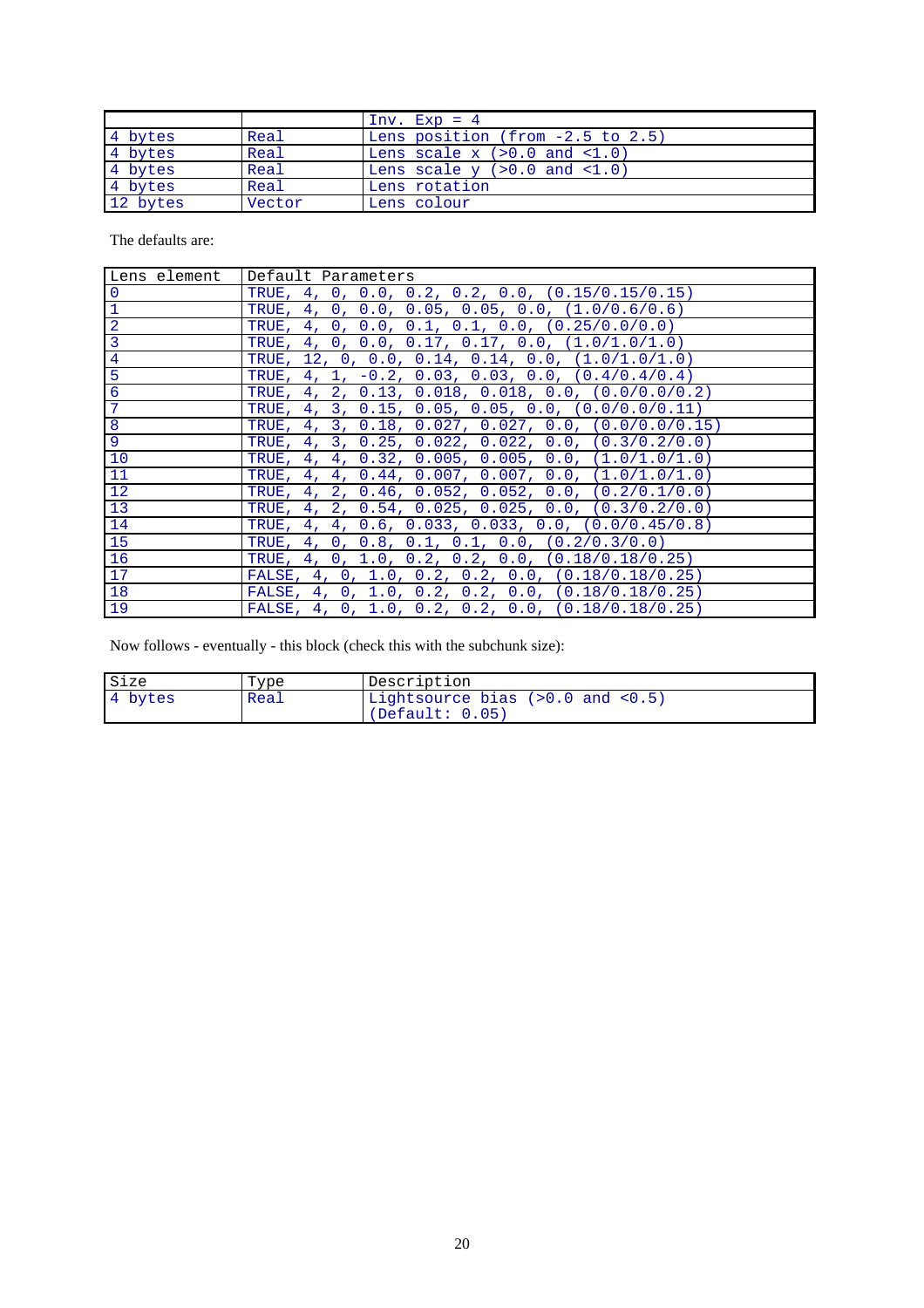#### 4.3.10 Subchunk T\_CAMERA

| Size    | Type | Description                                                                                                                                                                                                           |
|---------|------|-----------------------------------------------------------------------------------------------------------------------------------------------------------------------------------------------------------------------|
| 4 bytes | Real | Focal length (from 0.1 to MAXREAL)<br>(Default: 50.0)                                                                                                                                                                 |
| 4 bytes | Real | Front $(>0.0)$<br>(Default: 0.0)                                                                                                                                                                                      |
| 4 bytes | Real | Middle (>Front)<br>(Default: 1000.0)                                                                                                                                                                                  |
| 4 bytes | Real | Back (>Middle)<br>(Default: 2000.0)                                                                                                                                                                                   |
| 4 bytes | LONG | Depth of field type<br>$= 0$<br>None the contract of the set of the set of the set of the set of the set of the set of the set of the set of th<br>Front & Back = $1$<br>$Front = 2$<br>$Back = 3$<br>(Default: None) |

#### 4.3.11 Subchunk T\_TEXTURE

| Size     | Type        | Description                                                                                                              |
|----------|-------------|--------------------------------------------------------------------------------------------------------------------------|
| 12 bytes | Vector      | Texture axis position                                                                                                    |
| 12 bytes | Vector      | Texture axis scale                                                                                                       |
| 12 bytes | Vector      | Texture axis angle                                                                                                       |
| 4 bytes  | Real        | Texture offset x                                                                                                         |
| 4 bytes  | Real        | Texture offset y                                                                                                         |
| 4 bytes  | Real        | Texture scale x                                                                                                          |
| 4 bytes  | Real        | Texture scale y                                                                                                          |
| 4 bytes  | LONG        | Texture projection<br>$Spherical = 0$<br>$Cylindrical = 1$<br>$Flat = 2$                                                 |
| 4 bytes  | <b>BOOL</b> | If set, texture is tiled                                                                                                 |
| 4 bytes  | <b>LONG</b> | Material number (starting with zero)<br>Can be -1, if no material is refered<br>If $!= -1$ material chunk must be there! |

#### 4.3.12 Subchunk T\_PHONG

This subchunk can be empty or can contain a 4 byte Real value (maximum phong angle, default:0.0). Use the subchunk size for decision.

#### 4.3.13 Subchunk T\_GROUND

This subchunk is empty and indicates, that the object is of type 'ground'.

#### 4.3.14 Subchunk T\_SKY

This subchunk is empty and indicates, that the object is of type 'sky'.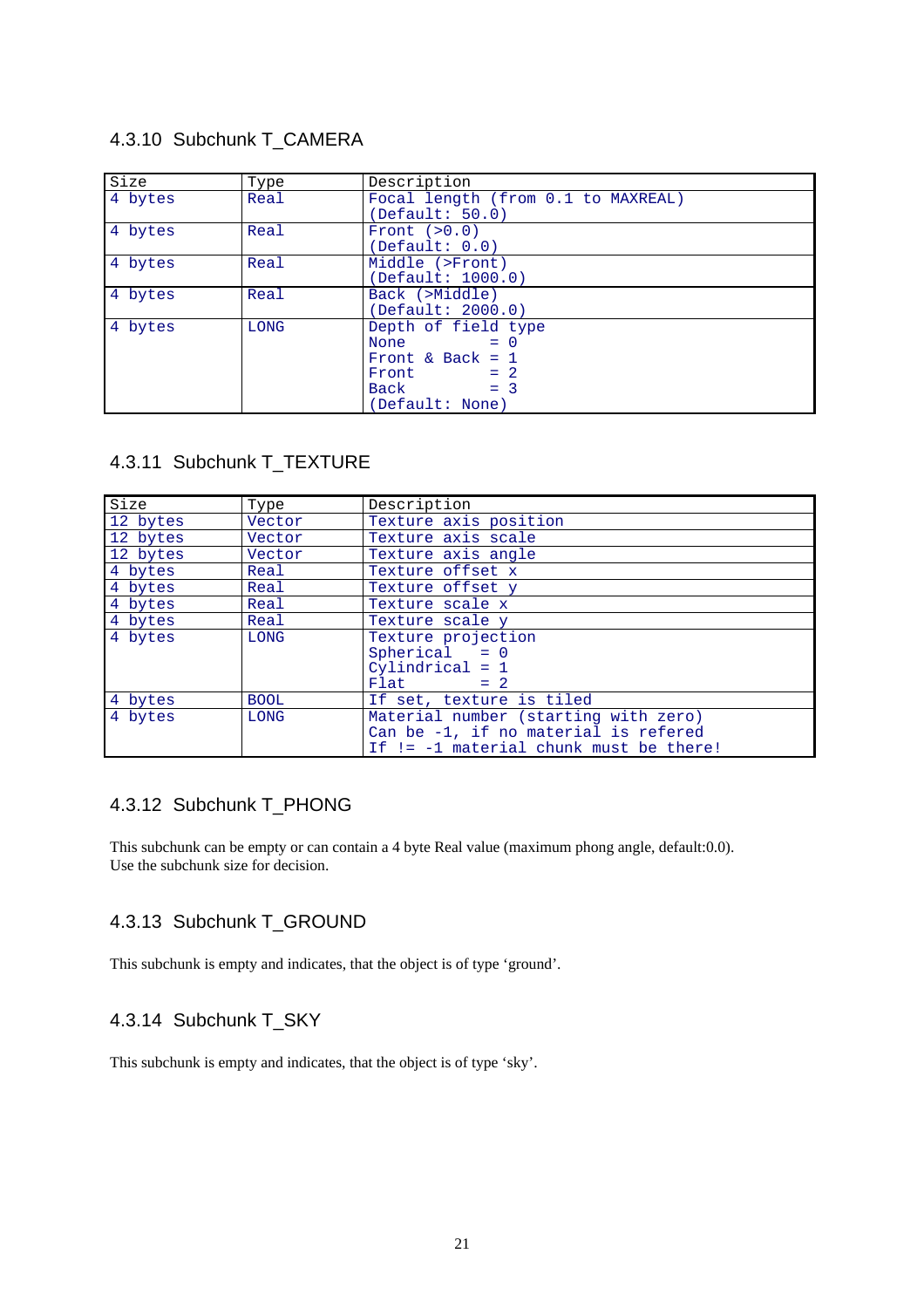# 4.3.15 Subchunk T\_ROOT

This subchunk is empty and indicates, that the object is a root object when inverse kinematics is applied.

# 4.3.16 Subchunk T\_SPHERE

| <b>C</b><br>Sıze                                  | —<br>"vpe<br>- | tıon<br>Descr<br>∸∼                             |
|---------------------------------------------------|----------------|-------------------------------------------------|
| $\overline{ }$<br>----<br>$\triangle$<br>ししい<br>ັ | Real           | $\sim$<br><br>50 F<br>aurup<br>.<br>------<br>~ |

# 4.3.17 Subchunk T\_DISPLAY

| Size    | Type | Description                  |
|---------|------|------------------------------|
| 4 bytes | LONG | Display flag                 |
|         |      | $Gouraud = 0$                |
|         |      | $\equiv$ $\pm$ $\pm$<br>Flat |
|         |      | $Wireframe = 2$              |
|         |      | Bounding box = 3             |
|         |      | Invisible<br>$= 4$           |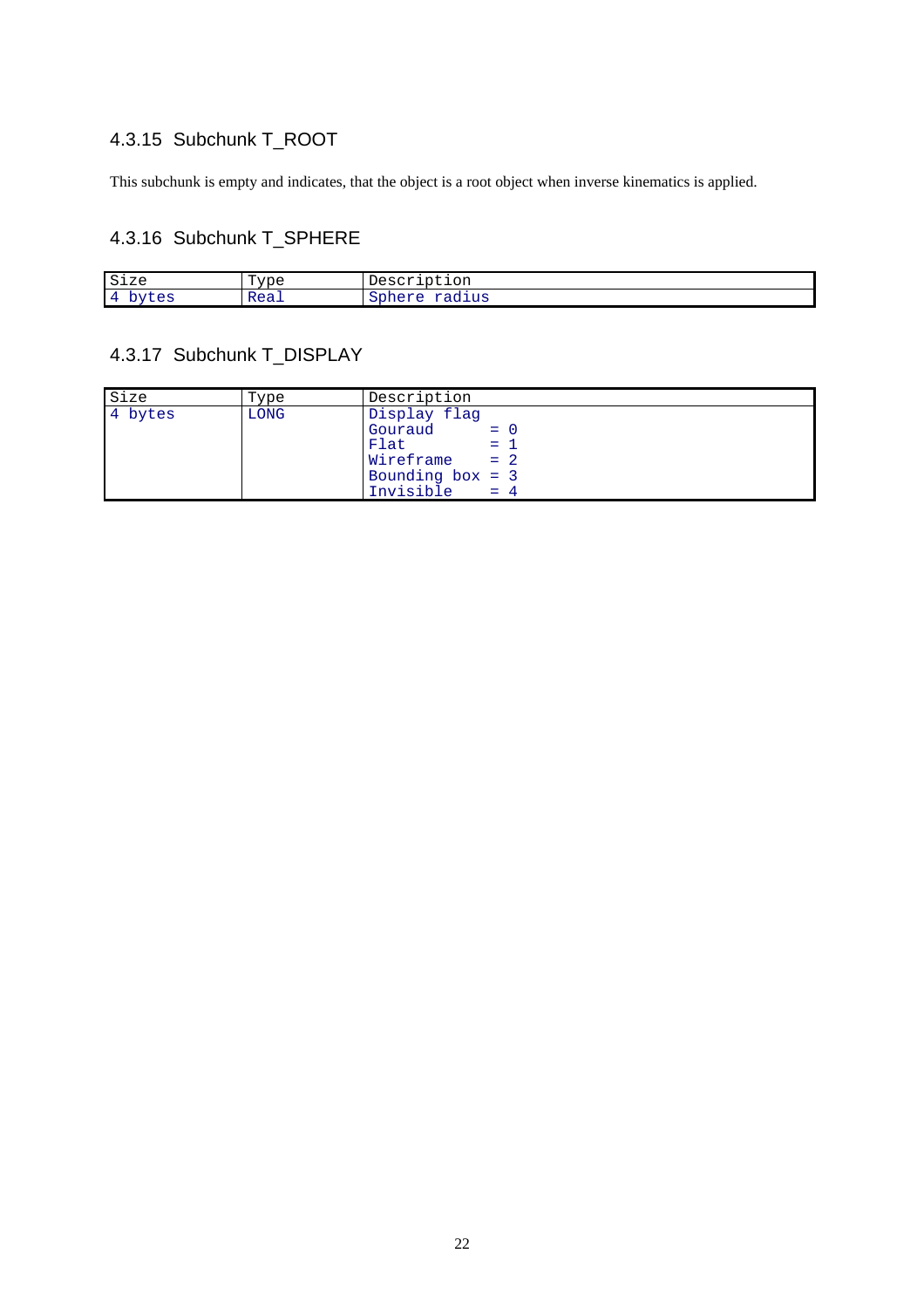# 4.3.18 Subchunk T\_ENVIRONMENT

| Size      | Type        | Description                                                      |
|-----------|-------------|------------------------------------------------------------------|
| 12 bytes  | Vector      | Ambient colour                                                   |
|           |             | (Default: 1.0)                                                   |
| 12 bytes  | Vector      | Fog colour                                                       |
|           |             | (Default: 1.0)                                                   |
| 4 bytes   | Real        | Ambient intensity (from 0.0 to 1.0)                              |
|           |             | (Default: 0.1)                                                   |
| 4 bytes   | Real        | Fog intensity (from 0.0 to 1.0)                                  |
|           |             | (Default: 1.0)                                                   |
| 4 bytes   | Real        | Fog distance $(>0.0)$                                            |
|           |             | (Default: 10000.0)                                               |
| 4 bytes   | Real        | Foreground picture intensity (from 0.0 to 1.0)<br>(Default: 1.0) |
| 4 bytes   | Real        | Background picture intensity (from 0.0 to 1.0)                   |
|           |             | (Default: 1.0)                                                   |
| 4 bytes   | Real        | Unused (set to 0.0)                                              |
| 4 bytes   | Real        | Unused (set to 0.0)                                              |
| 4 bytes   | <b>LONG</b> | Foreground picture interpolation                                 |
|           |             | None<br>$= 0$                                                    |
|           |             | Circle = $1$                                                     |
|           |             | Square $= 2$                                                     |
|           |             | Antil $=$ 3                                                      |
|           |             | Anti $2 = 4$                                                     |
|           |             | Anti $3 = 5$                                                     |
|           |             | (Default: Square)                                                |
| 4 bytes   | LONG        | Background picture interpolation<br>None<br>$= 0$                |
|           |             | Circle = $1$                                                     |
|           |             | Square $= 2$                                                     |
|           |             | Antil $=$ 3                                                      |
|           |             | Anti2 = $4$                                                      |
|           |             | Anti3 = $5$                                                      |
|           |             | (Default: Square)                                                |
| 4 bytes   | <b>BOOL</b> | If set, fog is active                                            |
|           |             | (Default: FALSE)                                                 |
| 4 bytes   | <b>BOOL</b> | If set, sun is active                                            |
|           |             | (Default: FALSE)                                                 |
| 1 byte    | <b>CHAR</b> | 'len' of Foreground picture name                                 |
| len bytes | <b>CHAR</b> | Foreground picture name                                          |
| 1 byte    | <b>CHAR</b> | 'len' of Background picture name                                 |
| len bytes | <b>CHAR</b> | Background picture name                                          |
| 4 bytes   | Real        | Geographical Latitude                                            |
|           |             | (Default: 51.0/180.0*pi)                                         |
| 4 bytes   | LONG        | Hour                                                             |
|           |             | (Default: 12)                                                    |
| 4 bytes   | <b>LONG</b> | <b>Day</b>                                                       |
|           |             | (Default: 21)                                                    |
| 4 bytes   | <b>LONG</b> | Month                                                            |
|           |             | (Default: 9)                                                     |
| 4 bytes   | LONG        | Minutes                                                          |
|           |             | (Default: 0)                                                     |
| 4 bytes   | <b>BOOL</b> | If set, shadows are active                                       |
|           |             | (Default: TRUE)                                                  |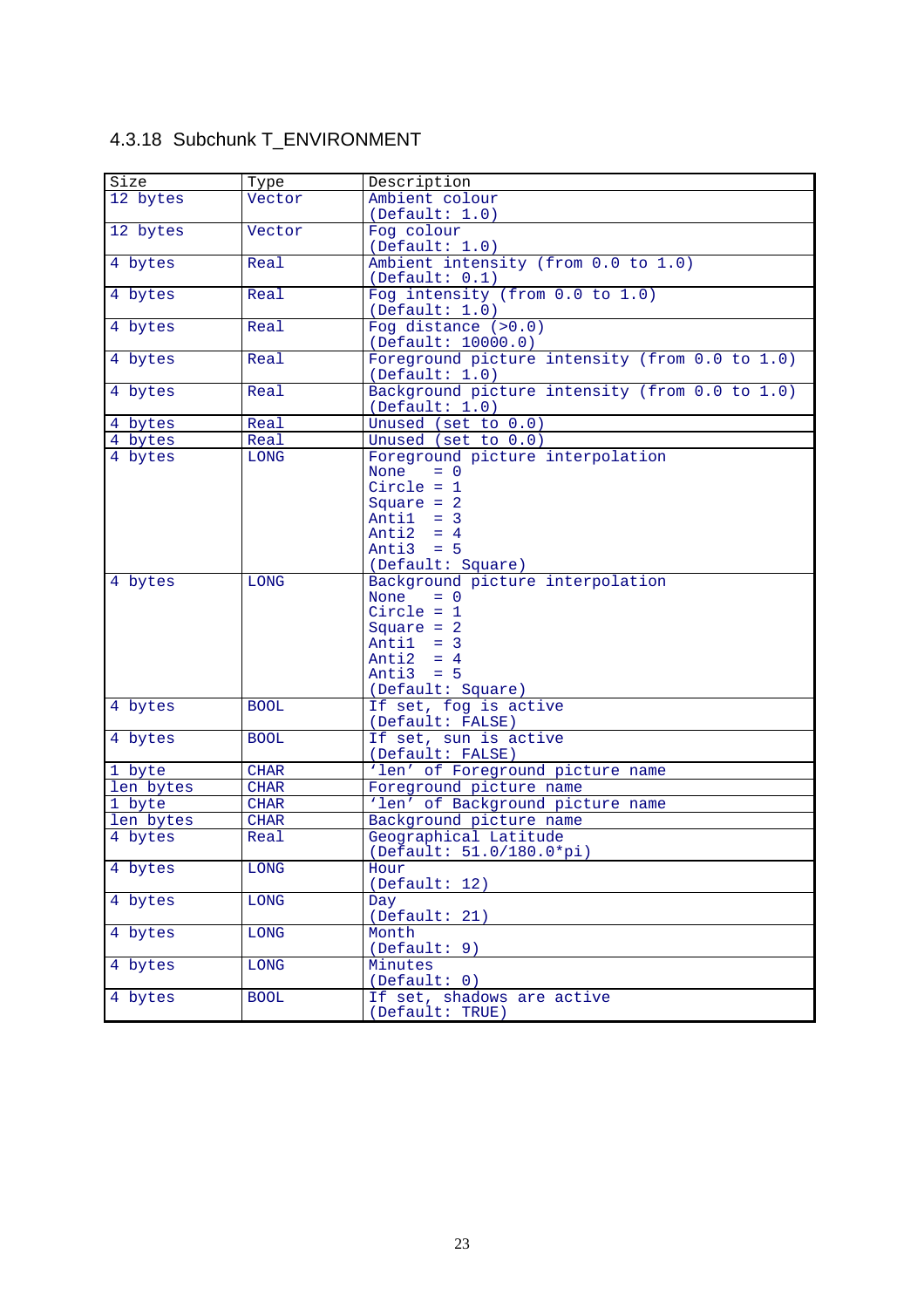# 4.3.19 T\_NULL

This subchunk is empty and indicates that this object description is complete. Now let's have a closer look on the one byte 'flag' value in the T\_OBJECT subchunk.

| Bit                 | Decription                                     |
|---------------------|------------------------------------------------|
| (flag & 1)          | This hierarchy level contains more objects     |
|                     | ('brother objects' follow)                     |
| $(fla \alpha \& 2)$ | The sub-hierarchy contains objects             |
|                     | ('child object' follow)                        |
| (flag & 4)          | This is the active object                      |
|                     | (this can be set only once in the whole scene) |
| (flag & 8)          | Child objects are also active                  |
|                     | (can be only set for the active object)        |
|                     | $(flag & 16)$ This is the active camera        |
|                     | (this can be set only once in the whole scene) |

'Child objects' are read before 'brother objects'.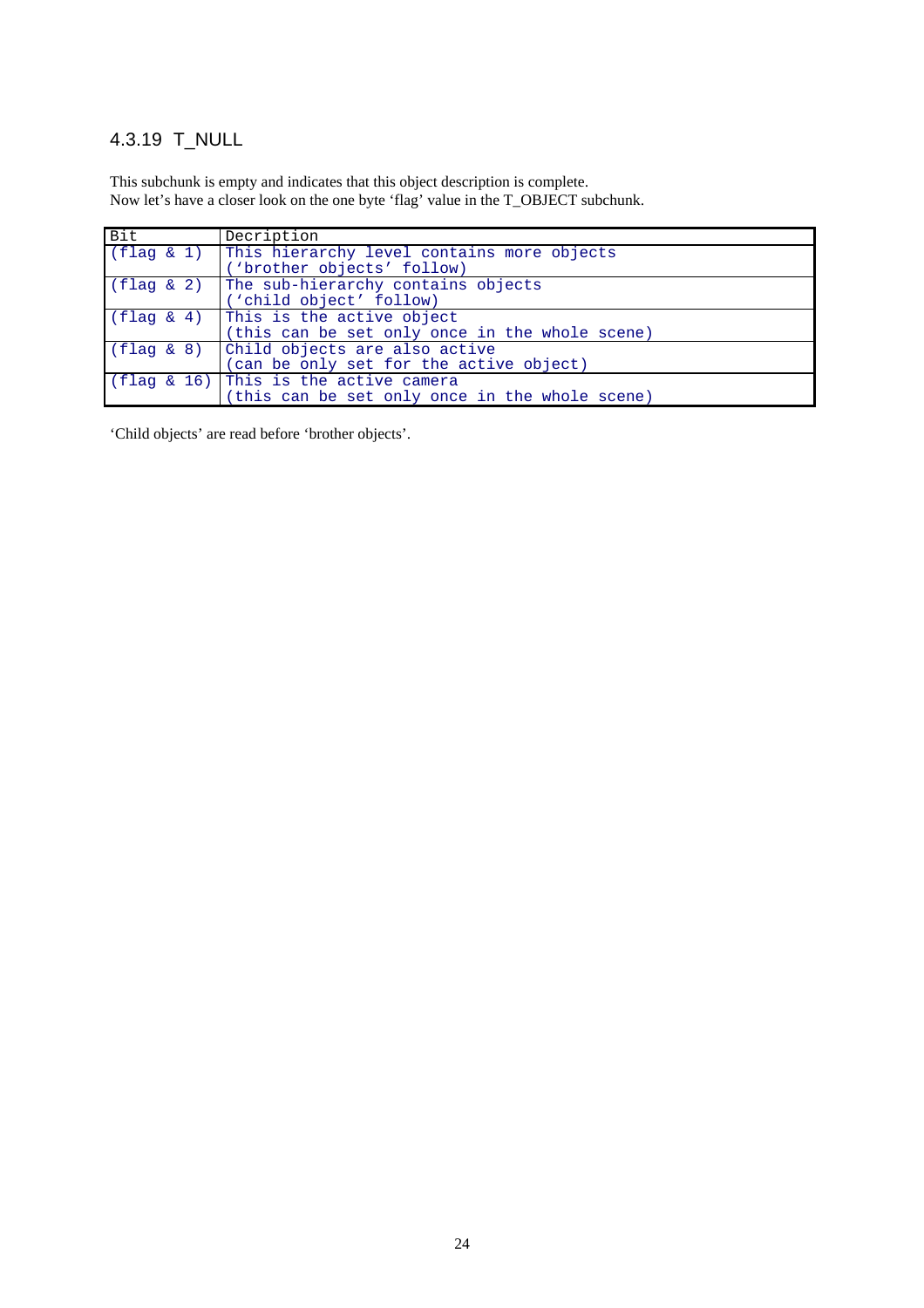# **4.4 The Environment chunk**

| Size     | Type        | Description                                   |
|----------|-------------|-----------------------------------------------|
| 4 bytes  | 4 CHARS     | Chunk identification 'UMG4'                   |
| 4 bytes  | LONG        | Size of the chunk (starting at this position) |
| 4 bytes  | <b>LONG</b> | View                                          |
|          |             | $Front = 0$                                   |
|          |             | Side $= 1$                                    |
|          |             | $= 2$<br>Top                                  |
|          |             | Perspective = $3$                             |
|          |             | $4-Side-View = 4$                             |
| 12 bytes | Vector      | Offset of planar views                        |
| 4 bytes  | Real        | Zoom factor of planar views                   |
| 12 bytes | Vector      | Editor camera position                        |
| 12 bytes | Vector      | Editor camera angle                           |
| 4 bytes  | Vector      | Editor camera zoom                            |

This optional chunk contains information about the placement of the editor views.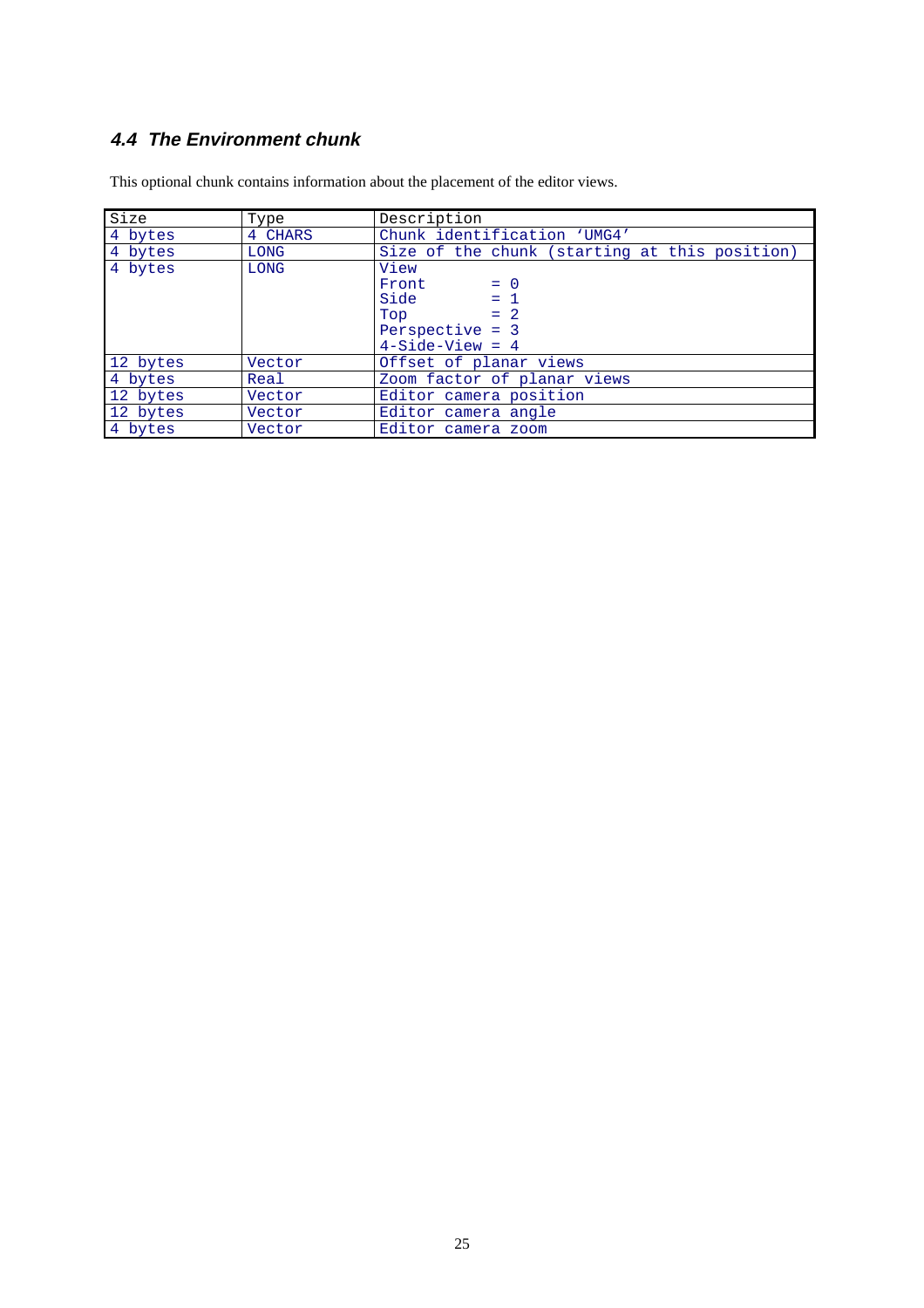### **5 Sample code**

Here we show you how to implement a loading module in C++.

```
#include "c4dtypes.h"
class Loader
{
   private:
      File *file;
     File *FOpen(CHAR *name); // Open a file<br>void FSkip(LONG relskip); // Skip 'relsk
     void FSkip(LONG relskip); // Skip 'relskip' bytes<br>void FClose(File *file); // Close a file
     void FClose(File *file);<br>LONG FPos();
                                                 // Return absolute position in file
     CHAR ReadCHAR(); \angle // Read 1 byte<br>WORD ReadWORD(); \angle // Read 2 byte
     WORD ReadWORD(); \frac{1}{10} Read 2 bytes<br>
LONG ReadLONG(); \frac{1}{10} Read 4 bytes
     LONG ReadLONG(); \begin{array}{ccc} 1 & 1 & 1 \\ 1 & 1 & 1 \\ 1 & 1 & 1 \end{array} Read 4 bytes
                                                 %<br>// Read 4 bytes<br>// Read 12 bytes
     Vector ReadVECTOR();<br>void *ReadNBytes(LONG n); // Read n bytes
               *ReadNBytes(LONG n); void LoadMaterials(void);
      void LoadObjects(void);
      void LoadEnvironment(void);
   public:
      Loader(void);
      ~Loader(void);
      Bool LoadC4D(CHAR *name);
}
Loader::Loader(void)
{
  file = 0;
   platform = GetCurrentOS(); // On which platform runs this application?
}
Loader::~Loader(void)
\mathcal{A} if (file)
   \{ FClose(file);
      file = 0;
    }
}
void Loader::LoadMaterials()
\left\{ \right\}CHAR strlen;<br>
WORD id=MAT
               id=MAT_NEXT,len;
   Material *mat;
    while (id!=MAT_END)
    {
      mat = AllocMaterial();
      do
\left\{\begin{array}{ccc} \end{array}\right\}id = ReadWORD();
         len = ReadWORD();
         switch (id)
          {
            case MAT_NAME:
```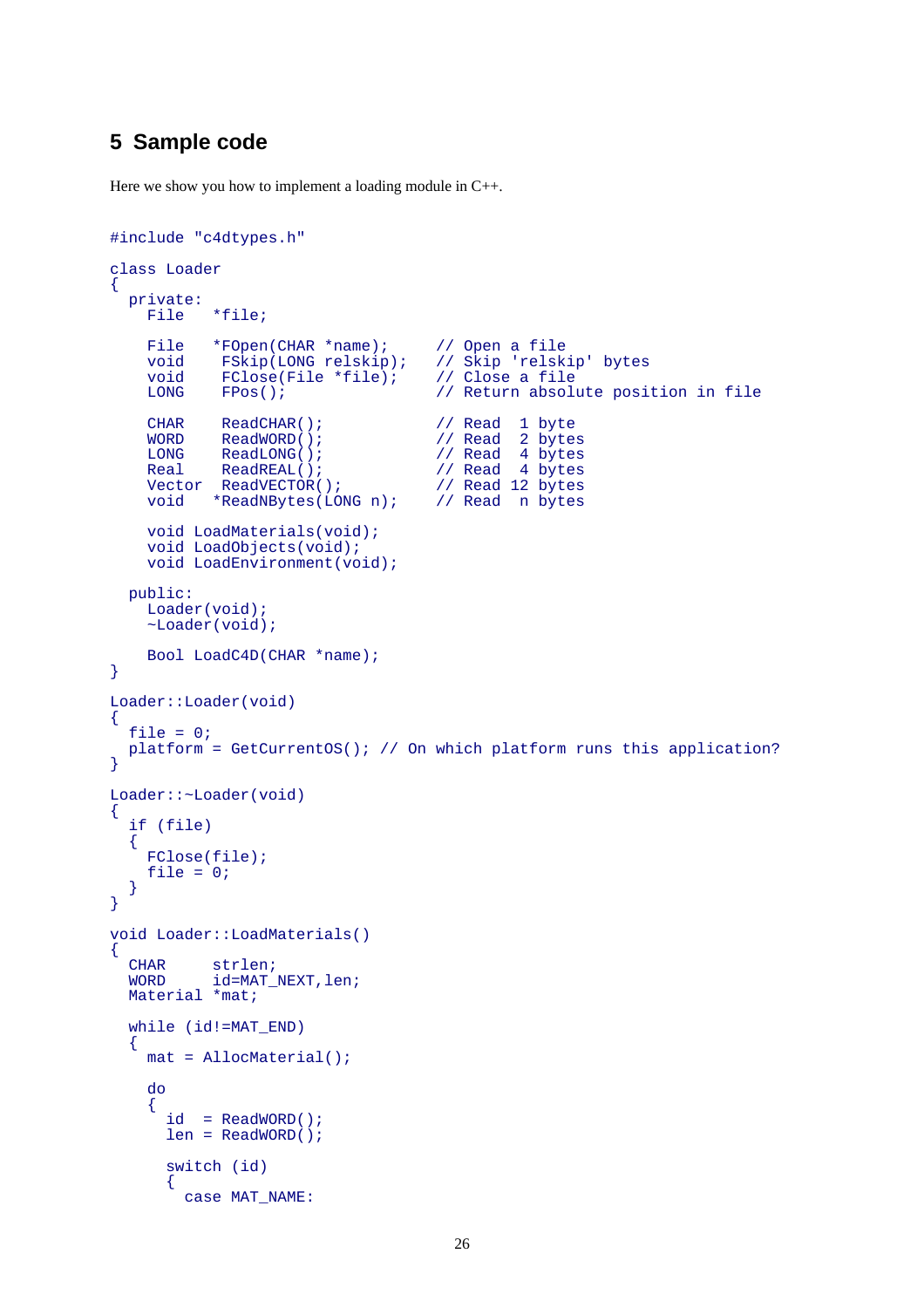```
 strlen = ReadCHAR();
   mat->name = ReadNBYTES(strlen);
   break;
 case MAT_FACTIVE:
   mat->bf = ReadCHAR();
   break;
 case MAT_LACTIVE:
  mat->bl = ReadCHAR();
   break;
 case MAT_TACTIVE:
 mat->bt = ReadCHAR();
   break;
 case MAT_SACTIVE:
  \overline{\text{mat}}->\overline{\text{bs}} = ReadCHAR();
   break;
 case MAT_UACTIVE:
   mat->bu = ReadCHAR();
   break;
 case MAT_NACTIVE:
   mat->bn = ReadCHAR();
   break;
 case MAT_RACTIVE:
  mat->br = ReadCHAR();
   break;
 case MAT_GACTIVE:
   mat->bg = ReadCHAR();
   break;
 case MAT_HACTIVE:
 \overline{\text{mat->bh}} = ReadCHAR();
   break;
 case MAT_ZACTIVE:
   mat->bz = ReadCHAR();
   break;
 case MAT_FCOLOUR:
  mat->f = ReadVECTOR();
   break;
 case MAT_LCOLOUR:
  \text{mat--} = ReadVECTOR();
   break;
 case MAT_TCOLOUR:
 \text{mat--} = ReadVECTOR();
   break;
 case MAT_SCOLOR:
  \text{mat->f} = \text{ReadVECTOR}();
   ReadREAL(u,&mat->s,3);
   break;
 case MAT_UCOLOUR:
  \mu = ReadVECTOR();
   break;
 case MAT_NCOLOUR:
  mat->n = ReadVECTOR();
  break;
 case MAT_GCOLOUR:
  \text{mat-} > g = ReadVECTOR();
```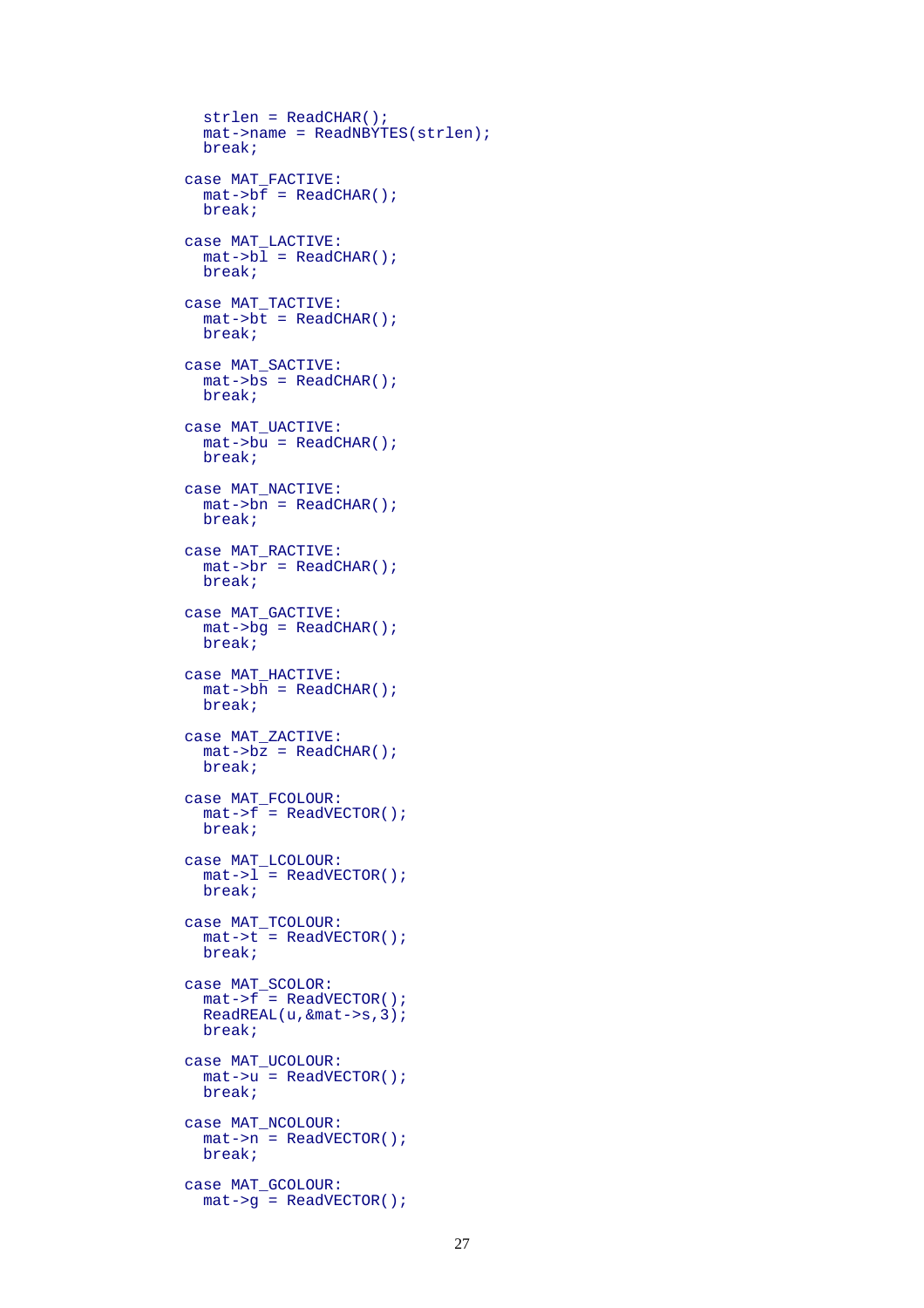```
 break;
 case MAT_ZCOLOUR:
  mat->z = ReadVECTOR();
  break;
 case MAT_FMCOLOUR:
  mat->mf = ReadVECTOR();
  break;
 case MAT_LMCOLOUR:
 \text{mat--small} = \text{ReadVECTOR}();
  break;
 case MAT_TMCOLOUR:
 \overline{\text{mat}} = ReadVECTOR();
  break;
 case MAT_SMCOLOUR:
  mat->ms = ReadVECTOR();
  break;
 case MAT_UMCOLOUR:
  mat->mu = ReadVECTOR();
  break;
 case MAT_FINTENS:
  mat->fint = ReadREAL();
  break;
 case MAT_LINTENSL:
 mat->lint = ReadREAL();
  break;
 case MAT_TINTENS:
 mat->tint = ReadREAL();
  break;
 case MAT_SINTENS:
 mat->sint = ReadREAL();
  break;
 case MAT_UINTENS:
  mat->uint = ReadREAL();
  break;
 case MAT_NINTENS:
  mat->nint = ReadREAL();
  break;
 case MAT_ZINTENS:
 mat->zint = ReadREAL();
  break;
 case MAT_FTINTENS:
  mat->ftint = ReadREAL();
  break;
 case MAT_LTINTENS:
  mat->ltint = ReadREAL();
   break;
 case MAT_TTINTENS:
  mat->ttint = ReadREAL();
   break;
 case MAT_STINTENS
  mat->stint = ReadREAL();
  break;
 case MAT_UTINTENS:
```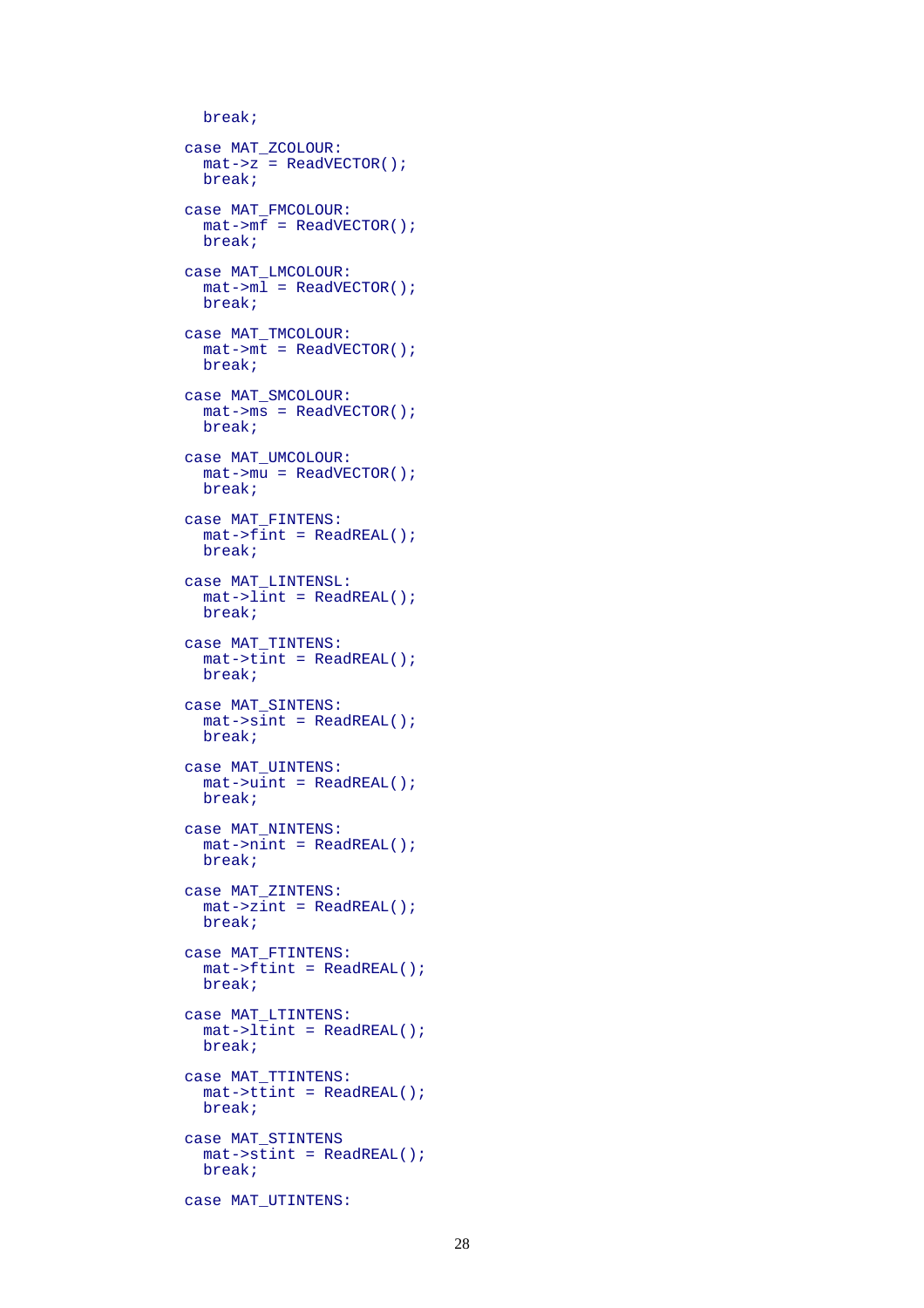```
mat->utint = ReadREAL();
  break;
 case MAT_ZTINTENS:
 \overline{\text{mat}}->ztint = ReadREAL();
  break;
 case MAT_HWIDTH:
 mat->hwidth = ReadREAL();
  break;
 case MAT_HHEIGHT:
  mat->hheight = ReadREAL();
  break;
 case MAT_REFRACTION:
   mat->refr = ReadREAL();
  break;
 case MAT_BUMPANGLE:
  mat->bumpangle = ReadREAL();
  break;
 case MAT_DISTANCE:
 mat->dist = ReadREAL();
  break;
 case MAT_RANGE:
 mat->range = ReadREAL();
   break;
 case MAT_FTNAME:
  strlen = ReadCHAR();
   mat->ftname = ReadNBYTES(strlen);
  break;
 case MAT_LTNAME:
 strlen = ReadCHAR();
   mat->ltname = ReadNBYTES(strlen);
  break;
 case MAT_TTNAME:
 strlen = ReadCHAR();
 mat{\rightarrow}ttname = ReadNBYTES(strlen); break;
 case MAT_STNAME:
 strlen = ReadCHAR();
  mat->stname = ReadNBYTES(strlen);
  break;
 case MAT_UTNAME:
 strlen = ReadCHAR();
   mat->utname = ReadNBYTES(strlen);
  break;
case MAT_RTNAME:<br>strlen =
          = ReadCHAR();
   mat->rtname = ReadNBYTES(strlen);
  break;
 case MAT_ZTNAME:
 strlen = ReadCHAR();
   mat->ztname = ReadNBYTES(strlen);
  break;
 case MAT_GTNAME:
 strlen = ReadCHAR();
   mat->gtname = ReadNBYTES(strlen);
  break;
```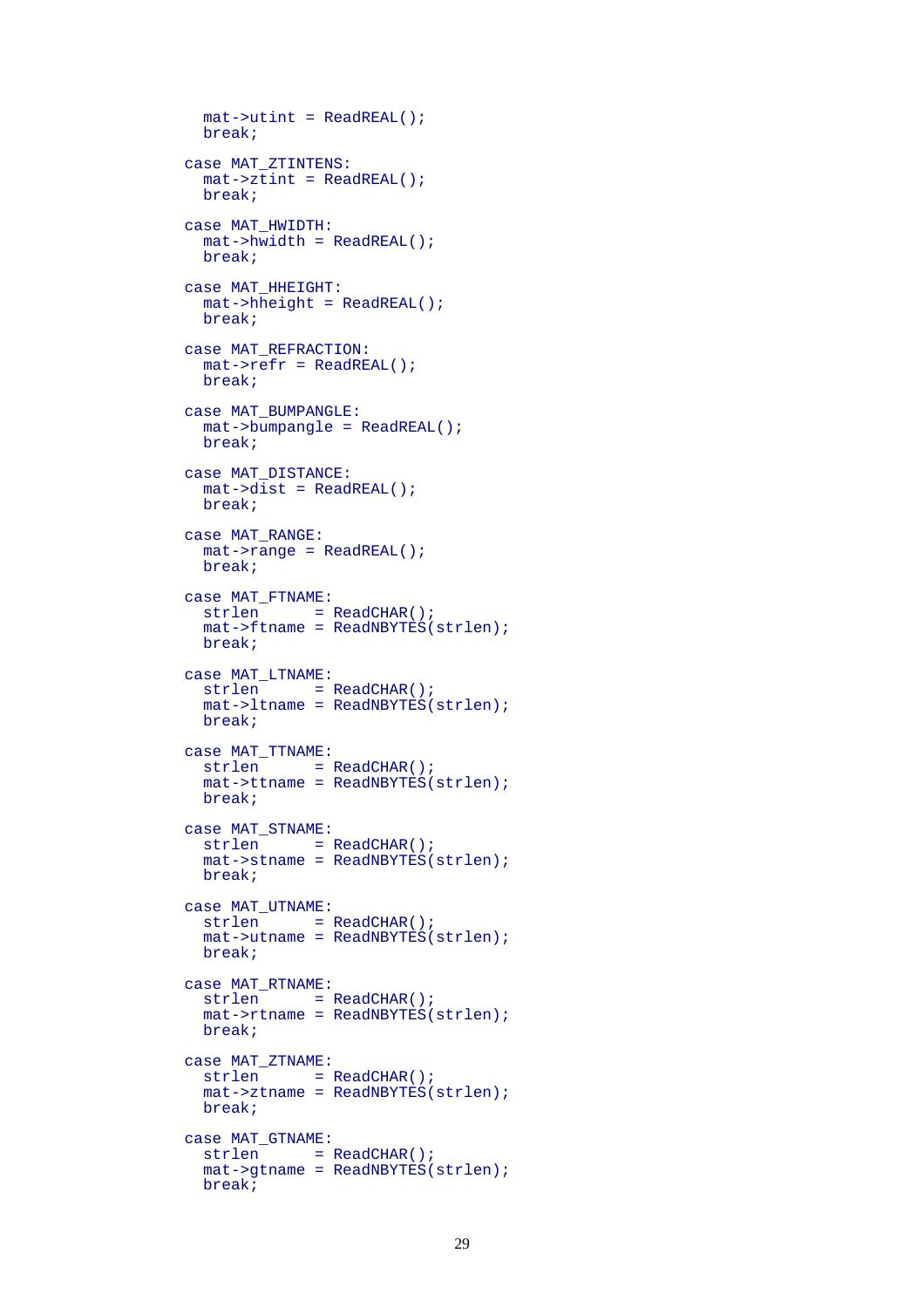```
 case MAT_FFLAG:
          \overline{\text{mat}}->fflag = ReadCHAR();
           break;
         case MAT_LFLAG:
           mat->lflag = ReadCHAR();
           break;
         case MAT_TFLAG:
           mat->tflag = ReadCHAR();
           break;
         case MAT_SFLAG:
          mat->sflaq = ReadCHAR();
           break;
         case MAT_UFLAG:
          mat->uflag = ReadCHAR();
           break;
         case MAT_RFLAG:
           mat->rflag = ReadCHAR();
           break;
         case MAT_ZFLAG:
          mat->zflag = ReadCHAR();
           break;
         case MAT_GFLAG:
          mat->qflag = ReadCHAR();
           break;
         case MAT_FRESNEL:
           mat->fresnel = ReadCHAR();
           break;
         case MAT_SHADOW:
          mat->shadow = ReadCHAR();
           break;
         case MAT_SHADER:
           mat->shader = ReadLONG();
           break;
         default:
           FSkip(len);
           break;
       }
     }
     while (id!=MAT_END && id!=MAT_NEXT);
   }
void Loader::LoadObjects(void)
 Object *op;
 CHAR flag,len;
LONG val, size, type, i;
   do
   {
     op = AllocObjekt();
    flag = 0; do
    \{val = ReadLONG();
      type = TagType(tag>>24);size = tag \& 16777215; switch (typ)
```
}

 $\{$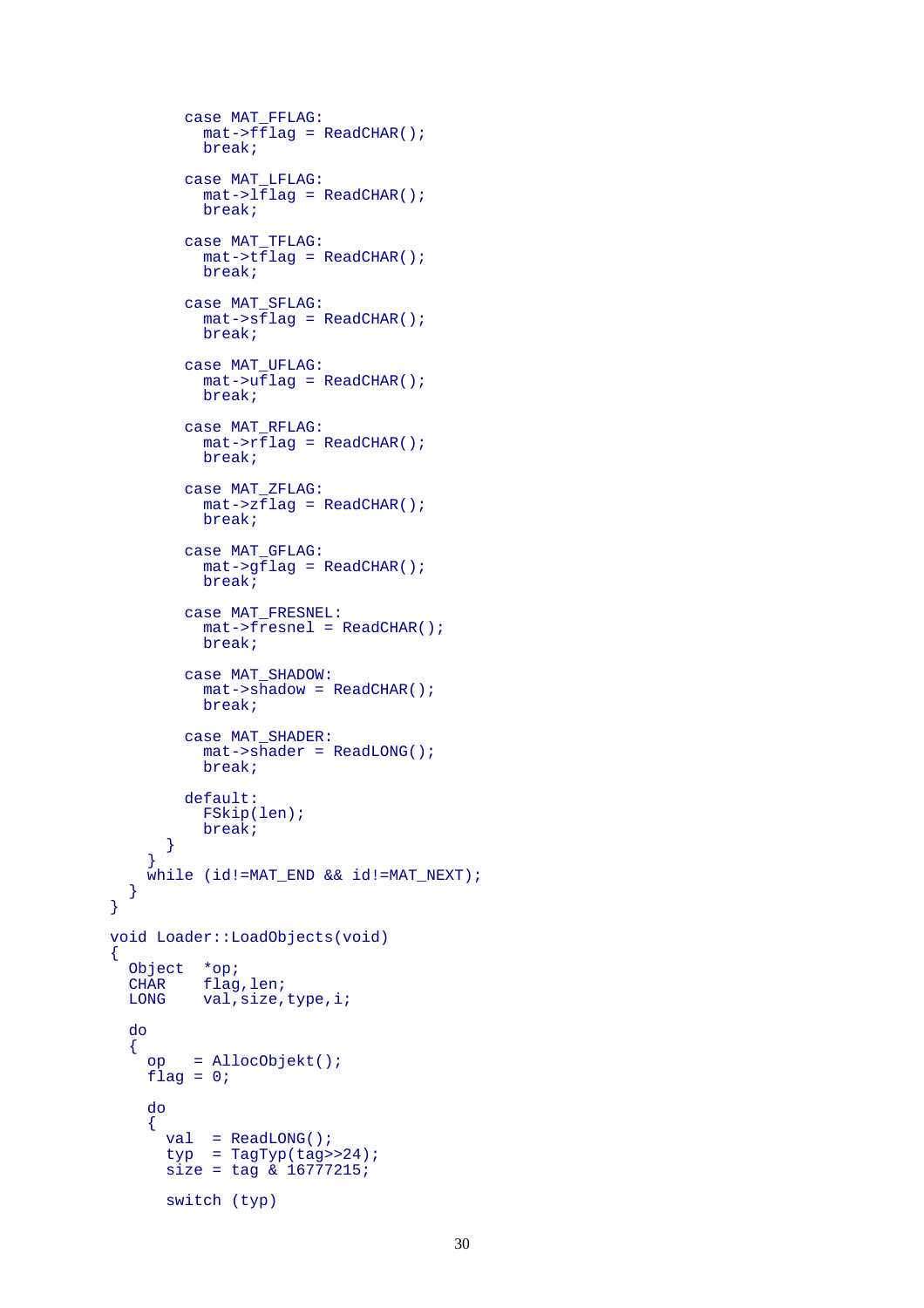```
 case T_OBJECT:
          op->pos = ReadVECTOR();
          op->scale = ReadVECTOR();
         op->rot = ReadVECTOR();
          len = ReadCHAR();
          op->name = ReadNBYTES(len);
         flag = ReadCHAR();
          break;
        case T_POINTS:
         for (i=0; i<size/12; i++) point[i] = ReadVECTOR();
          break;
        case T_HERMITE:
         for (i=0; i< size/24; i++)\{ left_tangent [i] = ReadVECTOR();
 right_tangent[i] = ReadVECTOR();
 }
          break;
        case T_EDGES:
         for (i=0; i<size/4; i++)\left\{ \begin{array}{c} 1 & 1 \\ 1 & 1 \end{array} \right\}index_a[i] = GetUWORD();
           index b[i] = GetUWORD();
 }
          break;
        case T_TRIANGLES:
         for (i=0; i<size/6; i++)\{index a[i] = GetUWORD();
           index_b[i] = GetUWORD();index_c[i] = GetUWORD();
 }
          break;
 case T_QUADRANGLES:
for (i=0; i<size/8; i++)
\{{<br>index_a[i] = GetUWORD();
 index_b[i] = GetUWORD();
 index_c[i] = GetUWORD();
           index_d[i] = GetUWORD(); }
          break;
        case T_KINEMATIC:
          op->kinematic.resx = ReadLONG();
          op->kinematic.resy = ReadLONG();
          op->kinematic.resz = ReadLONG();
          op->kinematic.minx = ReadREAL();
          op->kinematic.miny = ReadREAL();
          op->kinematic.minz = ReadREAL();
          op->kinematic.maxx = ReadREAL();
         op->kinematic.maxy = ReadREAL();
         op->kinematic.max = ReadREAL();
         op->kinematic.damp = ReadREAL();
          break;
        case T_POLY:
          op->poly.type = ReadLONG();
          op->poly.closed = ReadLONG();
         op->poly.inter = ReadLONG();<br>
op->poly.num = ReadLONG();
                         = ReadLONG();
         op->poly.angle = ReadREAL();
```
{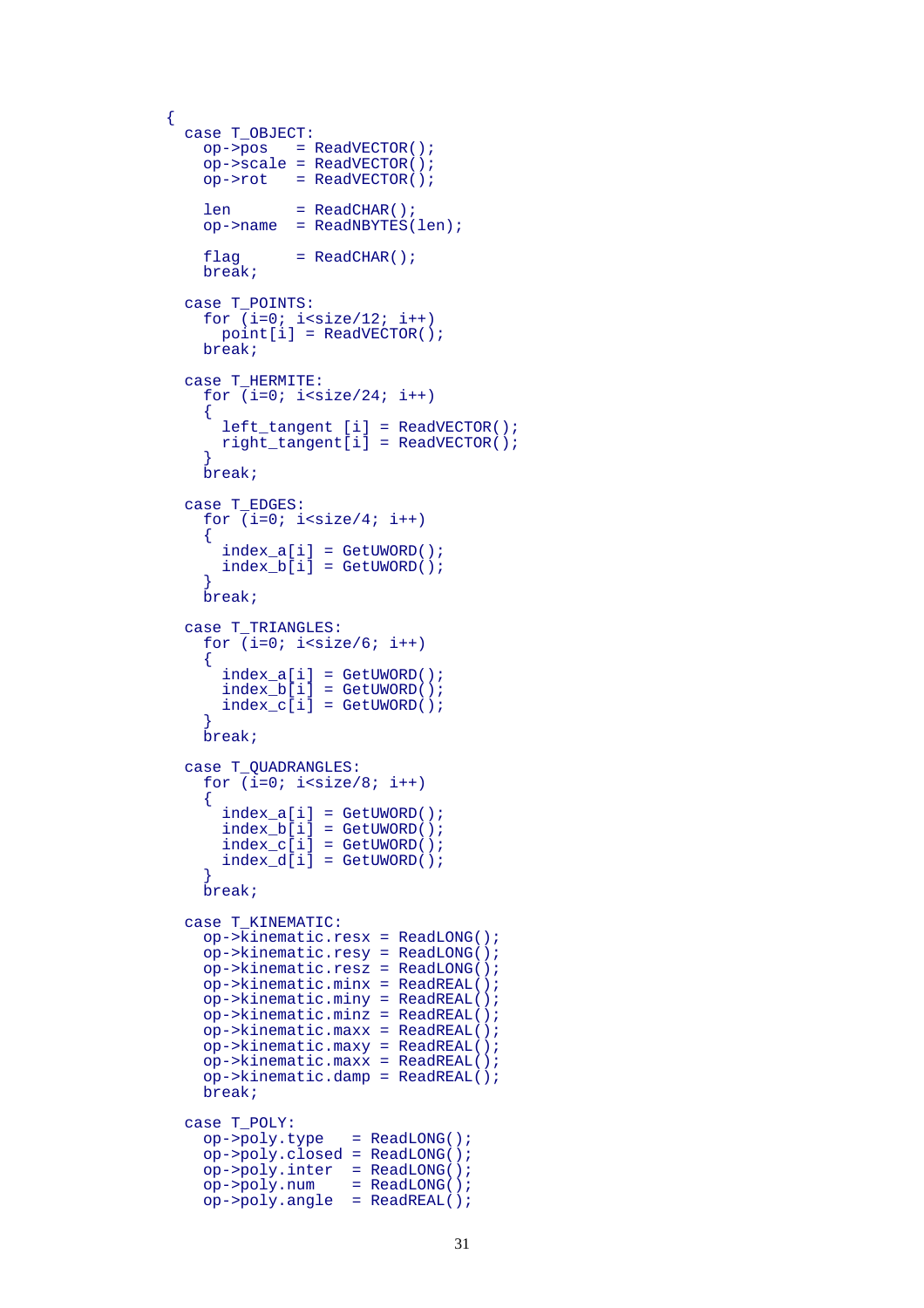```
 break;
```

```
 case T_LIGHT:
           op->light,col = ReadVECTOR();<br>
op->light.data = ReadVECTOR();
           op->light.drad = ReadVECTOR(<br>op->light.dist = ReadREAL();
           op->light.dist
           op->light.angle
            op->light.intens
           op->light.angle = ReadREAL();<br>op->light.intens = ReadREAL();<br>op->light.rad = ReadREAL();
            op->light.glowint = ReadREAL();
            op->light.reflint = ReadREAL();
op->light.dint = ReadREAL();
op->light.ddec = ReadREAL();
           op->light.v1 = ReadLONG();
 op->light.shadow = ReadLONG();
 op->light.mapsize = ReadLONG();
             op->light.lensglow = ReadLONG();
            op->light.lensrefl = ReadLONG();
            op->light.fadeoff = ReadLONG();
            op->light.random = ReadLONG();
           op->light.\,spot = ReadLONG();
           op->light.deg<br>
op->light.deg = ReadLONG();<br>
op->light.deg = diag();
            op->light.parallel = ReadLONG();
            op->light.soft = ReadLONG();
           op->light.noemiss = ReadLONG();
            for (i=0; i<20; i++)
\left\{ \begin{array}{c} 1 & 1 \\ 1 & 1 \end{array} \right\} op->light.lens[i].active = ReadLONG();
              op->light.lens[i].streaks = ReadLONG();<br>op->light.lens[i].type = ReadLONG();
              op->light.lens[i].type = ReadLONG();<br>op->light.lens[i].pos = ReadREAL();
              op->light.lens[i].pos
               op->light.lens[i].sizex = ReadREAL();
               op->light.lens[i].sizey = ReadREAL();
              op->light.lens[i].rot = ReadREAL();<br>op->light.lens[i].col = ReadVECTOR();
            op->light.length.lens[i].col
 }
             if (size>904)
               op->light.bias = ReadREAL();
            break;
          case T_CAMERA:
            op->camera.zoom = ReadREAL();
            op->camera.front = ReadREAL();
            op->camera.middle = ReadREAL();
 op->camera.back = ReadREAL();
 op->camera.type = ReadLONG();
            break;
          case T_TEXTURE:
\left\{ \begin{array}{c} 1 & 1 \\ 1 & 1 \end{array} \right\} Texture tex;
            tex.pos = ReadVECTOR();
            tex.scale = ReadVECTOR();
            tex.rot = ReadVECTOR();
           tex.ox = ReadREAL();<br>tex.ov = ReadREAL();
                     = \frac{1}{100} \frac{1}{100} \frac{1}{100} \frac{1}{100} \frac{1}{100} tex.lenx = ReadREAL();
 tex.leny = ReadREAL();
 tex.proj = ReadLONG();
 tex.tile = ReadLONG();
           textrm{ } = ReadLONG();
             op->AppendTexture(tex);
         break;
 }
          case T_PHONG:
            op->phong = TRUE;
             if (size)
```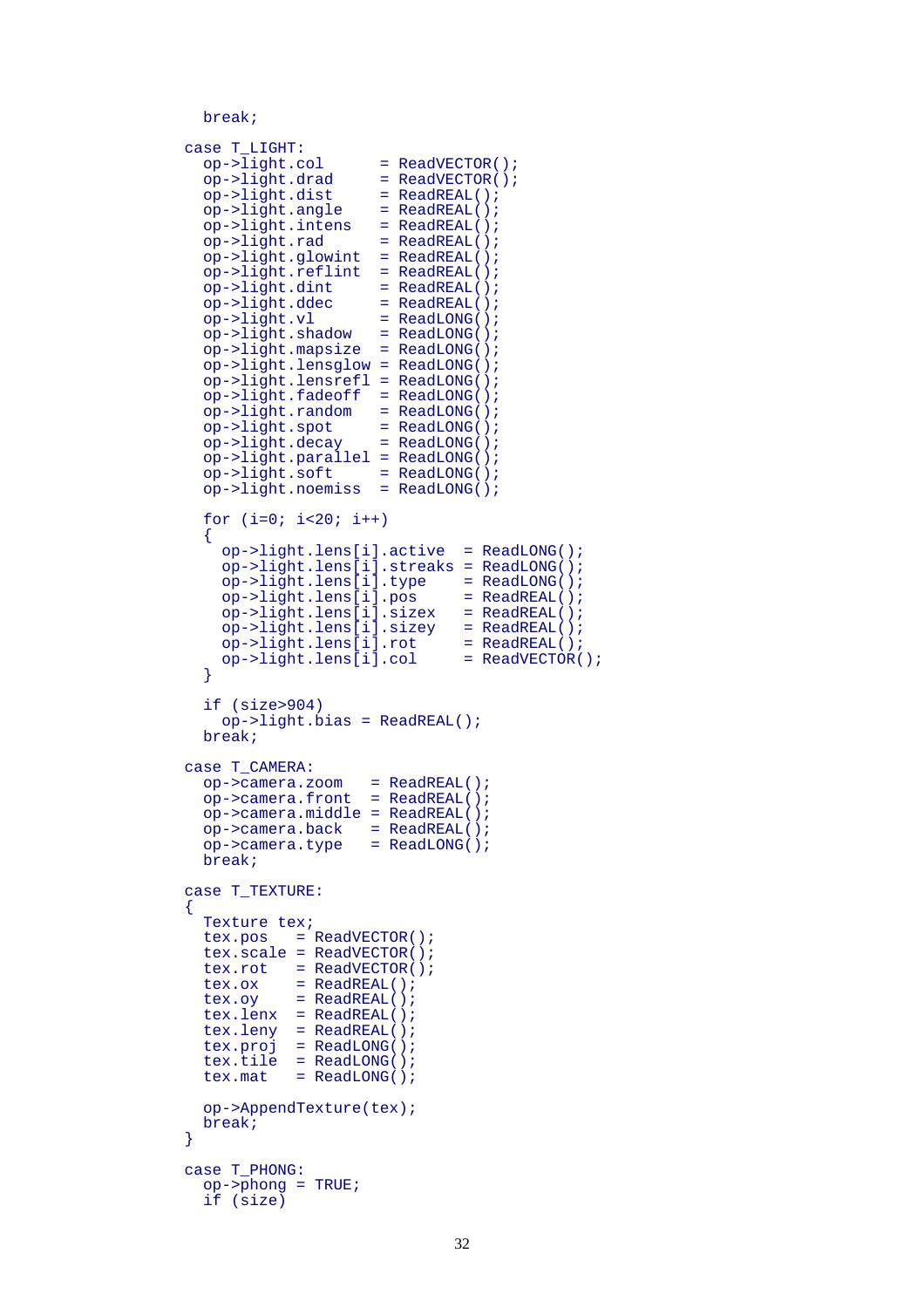```
 op->phong_angle = ReadREAL();
          break;
        case T_GROUND:
         op->qround = TRUE; break;
        case T_SKY:
         op->sky = TRUE; break;
        case T_ROOT:
          op->root = TRUE;
          break;
        case T_SPHERE:
           op->sphere_rad = ReadREAL();
          break;
        case T_DISPLAY:
          op->display = ReadLONG();
          break;
        case T_ENVIRONMENT:
          op->env.ambient_col = ReadVECTOR();
           op->env.fog_col = ReadVECTOR();
          op->env.ambient_int = ReadREAL();
          op->env.fog_int = ReadREAL();
op->env.fog_dist = ReadREAL();
op->env.fg\_int = ReadREAL();
op->env.bg\_int = ReadREAL();
          FSkip(8);
op->env.fg_inter = ReadLONG();
op->env.bg_inter = ReadLONG();
op->env.fog = ReadLONG();
         op->env.sum = ReadLong();
         len = ReadCHAR();<br>op->env.fg_name = ReadNBYTES(
                              = ReadNBYTES(len);
          len = ReadCHAR();
         op->env.bg_name = ReadNBYTES(len);
          op->env.latitude = ReadREAL();<br>op->env.hour = ReadLONG();
         op->env.hour
         op->env.day = ReadLONG();<br>
op->env.month = ReadLONG();
         op->env.month = ReadLONG();<br>
op->env.minute = ReadLONG();
op->env.minute = ReadLONG();
 op->env.shadow = ReadLONG();
          break;
      }
 }
    while (val);
     if (flag & 2)
      LoadObjects(); // Load Child Objects
 }
 while (f \text{lag } \& 1);void Loader::LoadEnvironment(void)
 LONG view;
  Real zoom,kamzoom;
  Vector offset,kampos,kamdir;
 view = ReadLong();
 offset = ReadVECTOR();<br>zoom = ReadREAL();
        = ReadREAL();
  campos = ReadVECTOR();
```
}

{